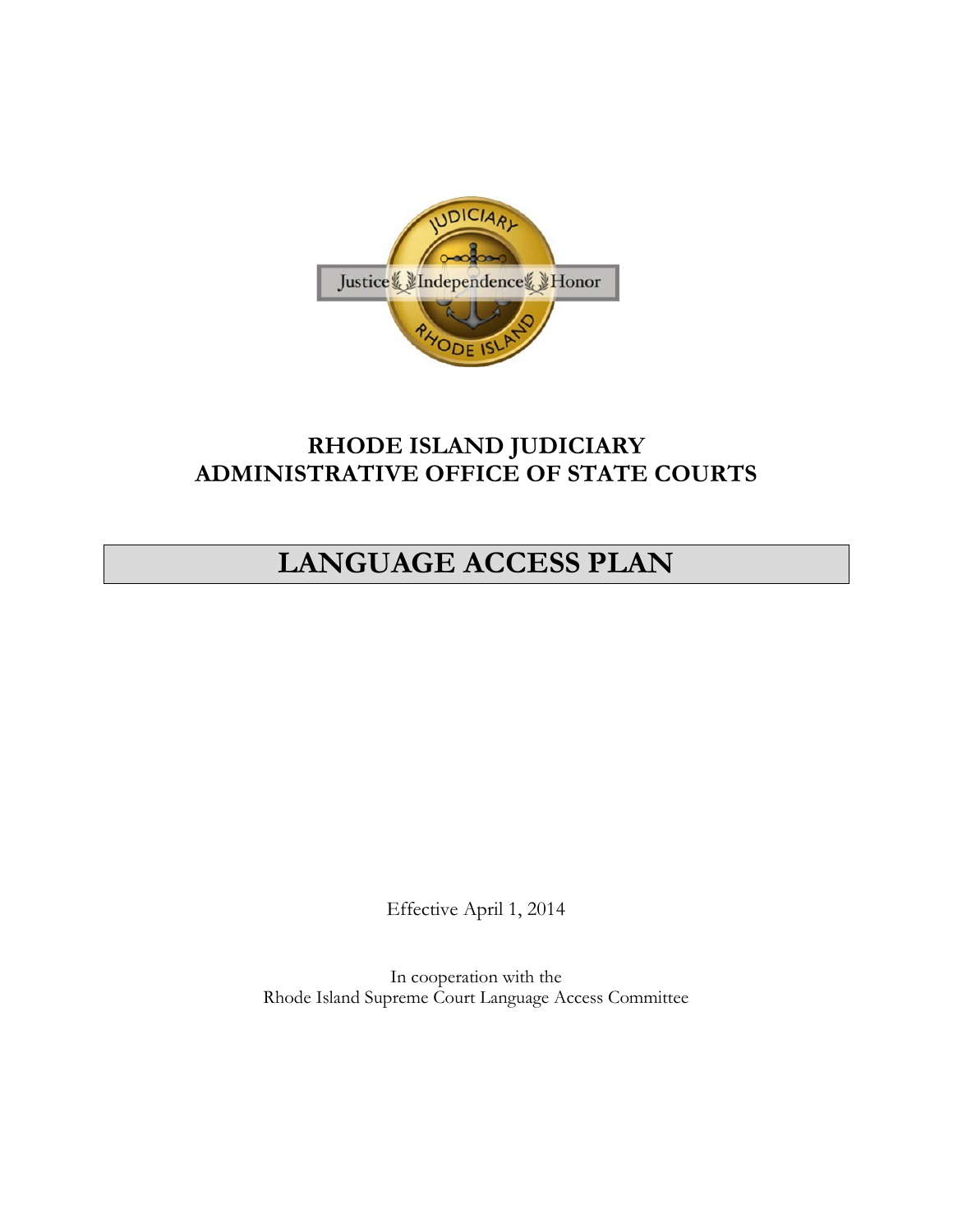# Contents

| I.              |                                                                            |  |  |  |
|-----------------|----------------------------------------------------------------------------|--|--|--|
| П.              |                                                                            |  |  |  |
| А.              |                                                                            |  |  |  |
| <b>B.</b>       |                                                                            |  |  |  |
| $\mathcal{C}$ . |                                                                            |  |  |  |
| Ш.              |                                                                            |  |  |  |
| А.              |                                                                            |  |  |  |
|                 | 1.                                                                         |  |  |  |
|                 | 2.                                                                         |  |  |  |
|                 | 3.                                                                         |  |  |  |
| <b>B.</b>       |                                                                            |  |  |  |
|                 | 1.                                                                         |  |  |  |
|                 | 2.                                                                         |  |  |  |
| C.              |                                                                            |  |  |  |
|                 | 1.                                                                         |  |  |  |
|                 | 2.                                                                         |  |  |  |
| D.              |                                                                            |  |  |  |
|                 | 1.                                                                         |  |  |  |
|                 | 2.                                                                         |  |  |  |
|                 | 3.                                                                         |  |  |  |
|                 | 4.                                                                         |  |  |  |
|                 | Suspension and disqualification of interpreters or bilingual staff13<br>5. |  |  |  |
| Е.              |                                                                            |  |  |  |
| F.              |                                                                            |  |  |  |
| G.              |                                                                            |  |  |  |
| Н.              |                                                                            |  |  |  |
| Ι.              |                                                                            |  |  |  |
| IV.             |                                                                            |  |  |  |
| V.              |                                                                            |  |  |  |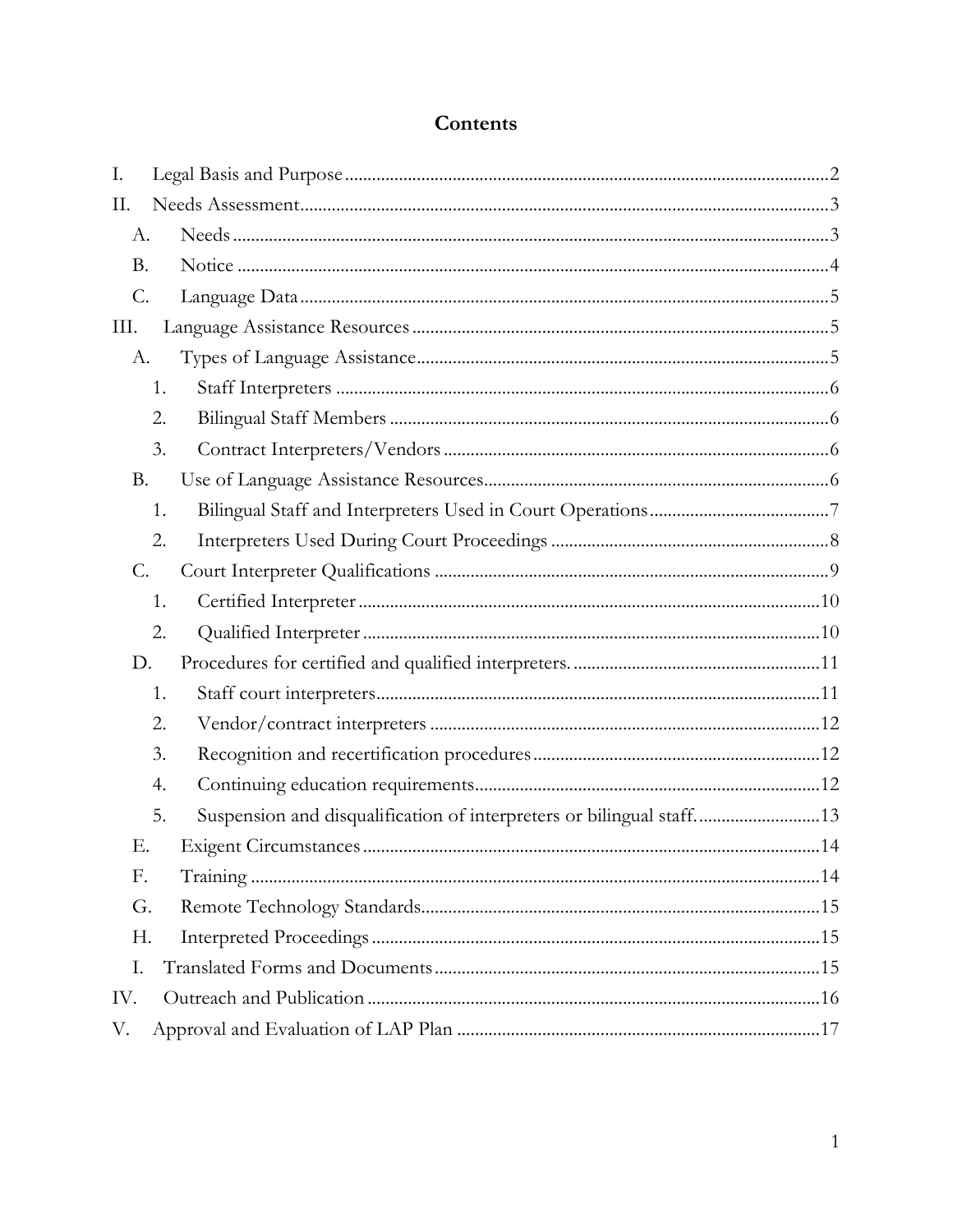## <span id="page-2-0"></span>**I. Legal Basis and Purpose**

This document serves as the plan for the Rhode Island Judiciary to provide services to limited English proficient (LEP) individuals in accordance with Rhode Island Supreme Court Executive Order 2012-05 entitled "Language Services in the Courts" (copy attached as *Appendix A*) and in compliance with Title VI of the Civil Rights Act of 1964; 28 CFR  $\mathcal{S}$ 42.101, et seq.; and Title 8, Chapter 19 of the Rhode Island General Laws. Paragraph G.1 of Executive Order 2012-5 provides that the Plan "shall set forth the management actions needed to implement this Executive Order, including the tasks to be undertaken, assignment of responsibility, deadlines and processes, and shall include provisions which require the AOSC [Administrative Office of State Courts] to make good faith efforts to expand the Courts' capacity to generate audio recordings of interpreted proceedings, and when proceedings are recorded, to make the audio recordings of interpreted proceedings available to interested persons." The purpose of this plan is to provide a framework for the provision of timely and reasonable language assistance to LEP persons who come in contact with the Rhode Island Judiciary based on the Executive Order (EO) and the four (4) factor analysis provided in 67 FR 41455 (June 18, 2002). This Language Access Plan (LAP) does not include interpreter services for deaf and hard of hearing individuals.



The structure governing the management of language access services is as follows: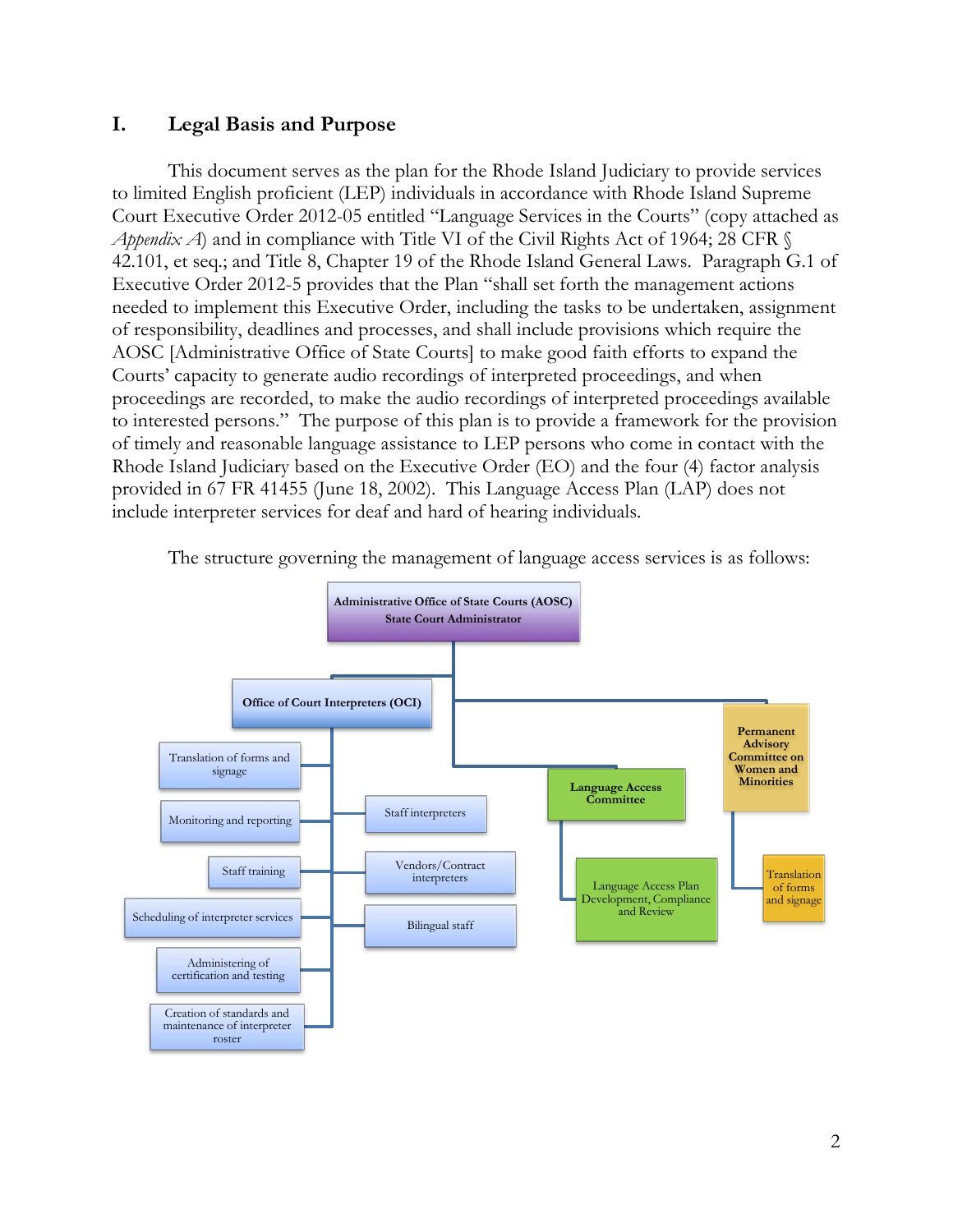

### <span id="page-3-1"></span><span id="page-3-0"></span>**II. Needs Assessment**

### **A. Needs**

According to a recent statistical report compiled by the Rhode Island Judiciary Office of Court Interpreters (OCI), approximately 8,000 persons were served in 2012 and the most widely used languages for interpreters in Rhode Island courts were (in descending order of frequency):

- 1. Spanish
- 2. Portuguese
- 3. Cape Verdean
- 4. Cambodian
- 5. Chinese

The State of Rhode Island provides court services to a wide range of persons, including people who do not speak English or speak English with limited proficiency [1.](#page-3-2) Service providers include the Rhode Island Supreme Court, Superior Court, Family Court, District Court, Workers' Compensation Court, and the Rhode Island Traffic Tribunal. The Legislature pursuant to Title 8, Chapter 19 of the Rhode Island General Laws has determined that the greatest need for interpreting services exists for criminal matters before the Superior Court, District Court, and in juvenile matters in the Family Court.

<span id="page-3-2"></span> <sup>1</sup> Although the Rhode Island General Laws § 8-19-2 defines a non**-**English speaking person as "any person who can not readily speak or understand the English language and whose native language is either Spanish, Portuguese, Cape Verdean or Cambodian," the Rhode Island Judiciary provides languages services to all limited English proficient court users irrespective of their language.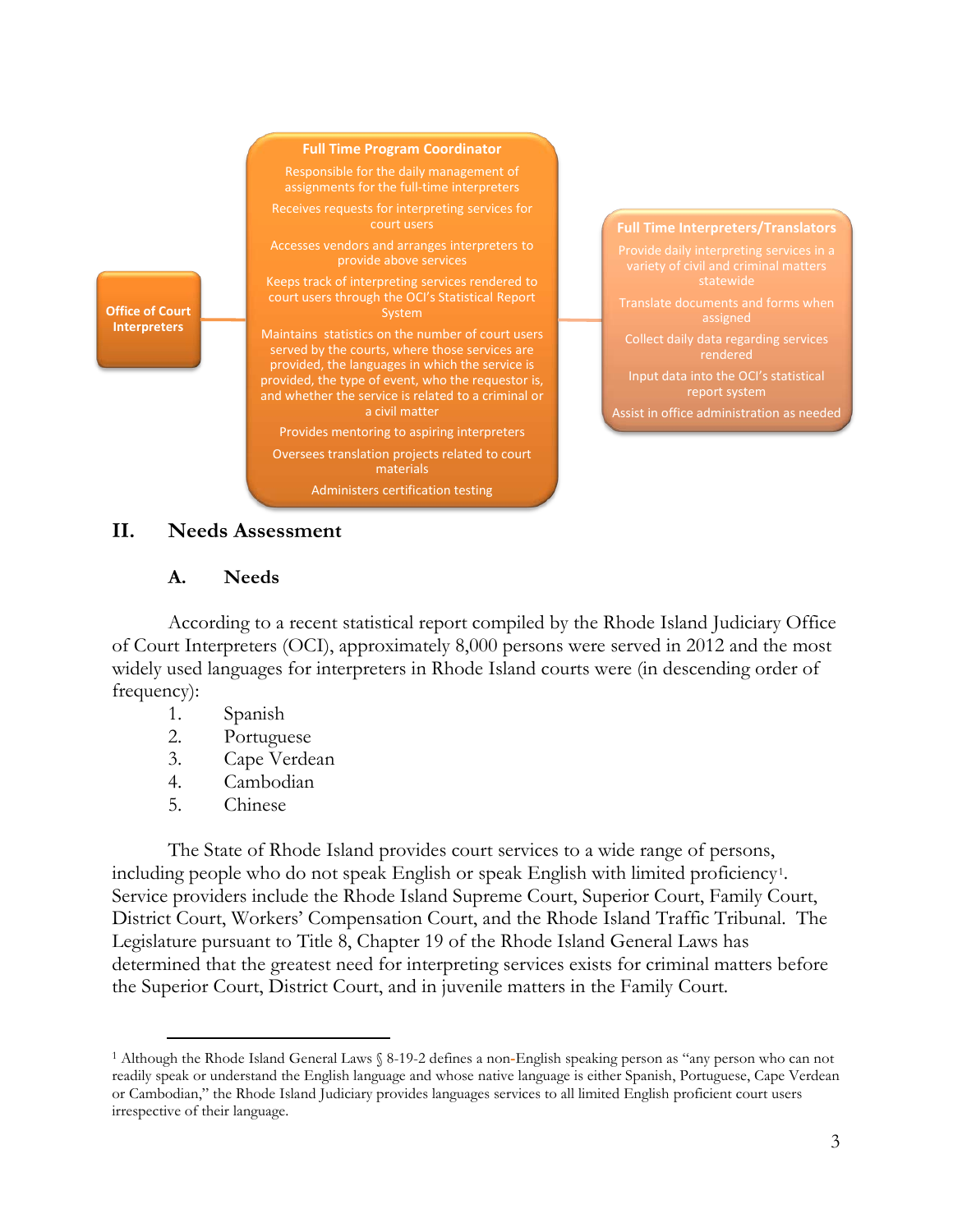#### **B. Notice**

<span id="page-4-0"></span> LEP persons receive notification of interpreter services on a daily basis through our website, and directly from court staff. Presently, when an LEP person needs interpreting services, a court staff member will promptly contact the staff interpreter directly, or will obtain a staff or contract interpreter through the OCI.

Rhode Island Supreme Court Executive Order 2012-05 requires that the OCI shall create a written notice in English, Spanish, Portuguese, and such other languages for which a significant demand exists as determined by the AOSC, stating that the court will provide a competent interpreter for any limited English proficient party or witness at no charge, explaining the procedure to request an interpreter and to request a translation of the notice into other languages. The AOSC shall provide or require the filing party to provide such notice to each defendant in a proceeding. In civil matters, the notice shall be incorporated in or attached to the initial pleading to be served upon the defendant.In criminal matters, the notice shall be incorporated in or attached to the initial charging documents provided to the defendant, in the forms completed by a bail commissioner, and/or provided by the court to the defendant at his or her initial court appearance.

The notice has been drafted by the OCI and was reviewed, modified, translated, and printed by OCI in consultation with the Language Access Committee. *See Appendix B*. Distribution of the notices has commenced in courtrooms and clerks' offices, and provided to bail commissioners. The AOSC has requested that local law enforcement and other enforcement agencies that issue summonses or violation notices heard within the Rhode Island state court system consider including information therein about the ability to obtain interpreting services for their upcoming state court hearing and has provided them with the appropriate notices in English, Spanish, Portuguese and Cambodian. The State Court Administrator, in consultation with the LAC, shall ensure that procedures are devised to distribute the notice in all proceedings upon the implementation of the e-filing system and the amendment of any applicable court rules.

At the beginning of court sessions the judicial officer or court staff, with the assistance of a bilingual staff person or interpreter where available, shall announce that a court interpreter can be provided to assist a limited English proficient party or witness. Court staff is to include information in the file for future reference regarding the language needed, the name of the person(s) needing language access services and the role of the party in the proceeding.

Information about the availability of interpreting services is displayed and distributed by the OCI in these locations in every state courthouse and the OCI contact information is included in all court building directories:

- The Judiciary's website
- The Office of Court Interpreters' webpage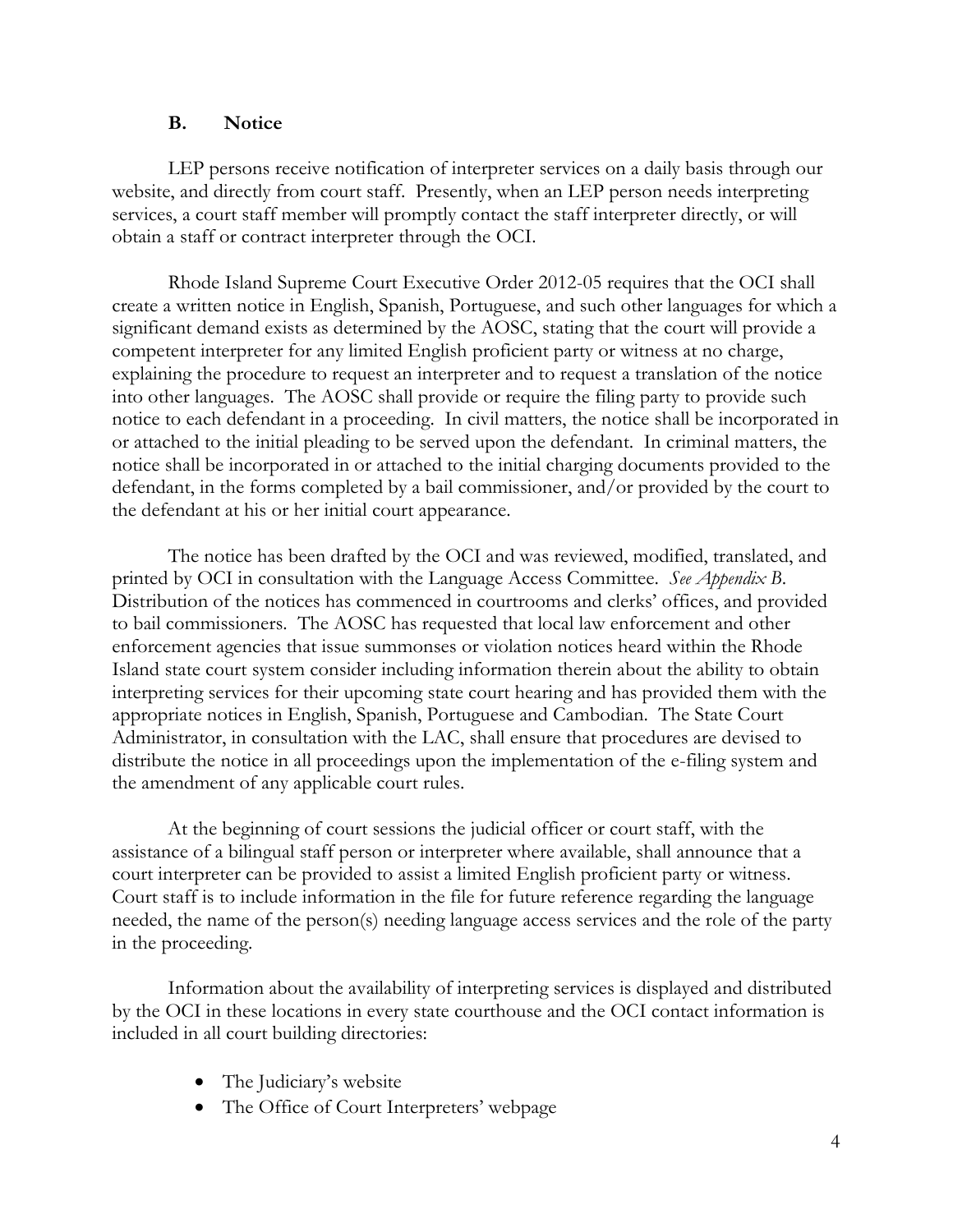- Information desks and kiosks in main lobbies
- Informational monitors in halls and lobbies (where available)
- Clerk's Offices
- Main hallways on each floor
- Holding cells
- Bulletin boards
- Law libraries

Materials that are posted and distributed include the phrase "You have a right to an interpreter at no cost to you" in at least the four required languages: English, Spanish, Portuguese, and Cambodian.<sup>2</sup> The materials include the telephone number and email address of the Office of Court Interpreters and contact information for questions and complaints.

At all points of first contact, over one hundred twenty (120) frontline court staff members have been equipped and trained to use language identification flashcards and provide language access services to members of the public. Trainings will continue on a quarterly basis throughout each court. The OCI has explored the use of a telephone voice menu in common languages and will be translating and recording the telephone menu in Spanish starting with the Rhode Island Traffic Tribunal in Cranston.

### **C. Language Data**

<span id="page-5-0"></span>In order to facilitate efficient utilization of court interpreters, the AOSC and OCI will work to enhance the court's ability to gather language data at the earliest point of contact in all proceedings, record it, and utilize it. AOSC has engaged a contractor to implement a new case management system. The AOSC will continue to work with the contractor on system design issues and will review existing forms, rules, and procedures for improvements to facilitate the collection and modification of language data from filing parties and others and the utilization of such data to assign interpreters efficiently on an incremental basis as each court goes live. The AOSC projects that the first court will be able to "go live" by approximately July 2014.

### <span id="page-5-2"></span><span id="page-5-1"></span>**III. Language Assistance Resources**

### **A. Types of Language Assistance**

There are three (3) different types of individuals available to provide language services within the Rhode Island State court system:

<span id="page-5-3"></span> <sup>2</sup> Notices are not translated into Cape Verdean because it is dialect of Portuguese and is primarily a verbal language, not a written.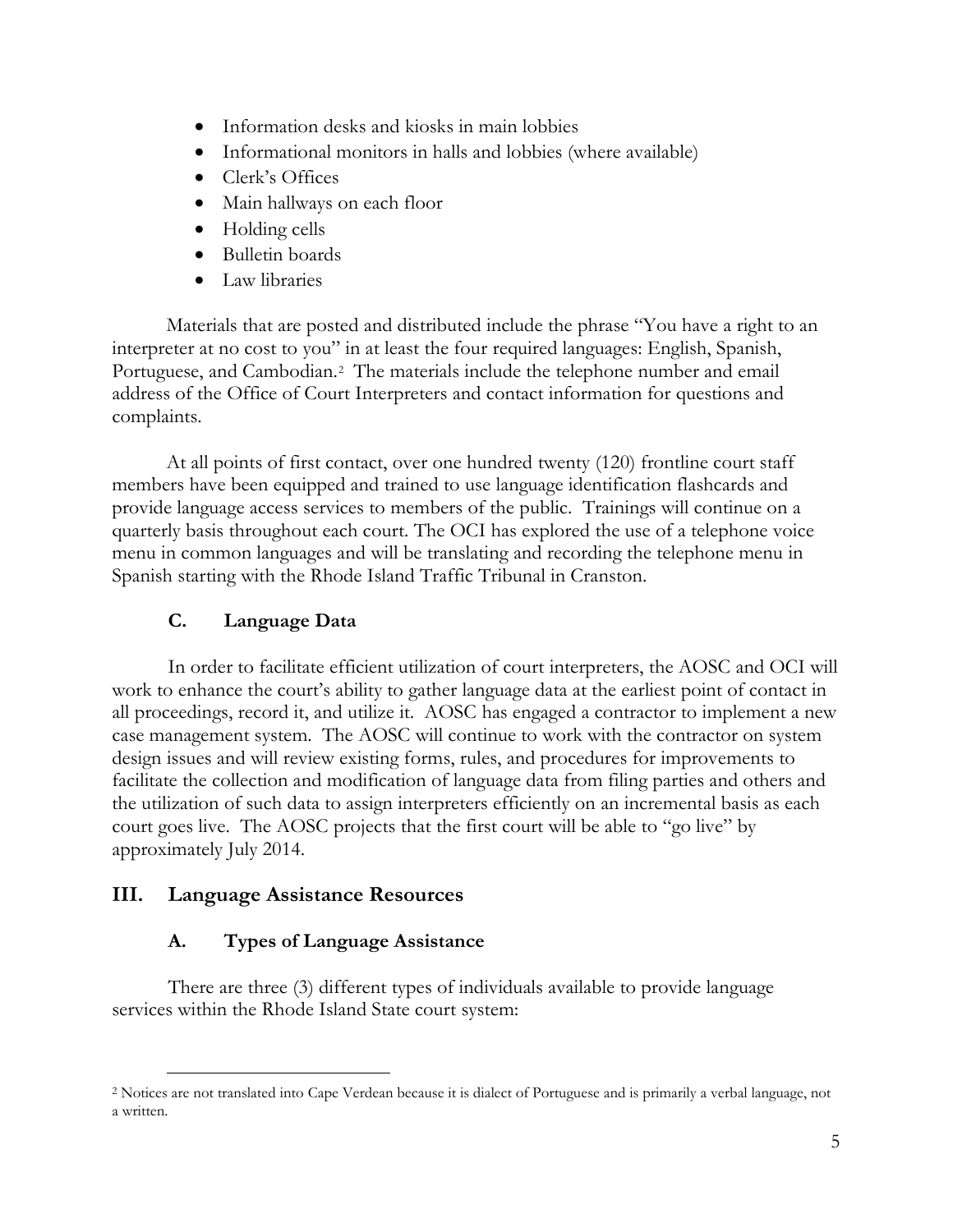1. Staff Interpreters

<span id="page-6-0"></span>Staff interpreters are employees hired specifically to perform interpreting functions. The Rhode Island Judiciary currently employs six (6) full-time Spanish interpreters for civil and criminal matters providing services in all four counties, as well as two (2) part-time Spanish interpreters providing services at the Rhode Island Traffic Tribunal.

2. Bilingual Staff Members

<span id="page-6-1"></span>The Executive Order defines a bilingual staff as: "[a]n employee of the Court other than an interpreter who has demonstrated proficiency in English and a second language in accordance with standards set by the AOSC and is authorized by the AOSC to engage in court operations in a language other than English." Thus, bilingual staff members are designated employees of the Judiciary who perform various job functions, but who have also demonstrated a proficiency in a language other than English. There are currently twenty-two (22) bilingual court staff members providing information and assistance in all counties in four (4) languages including Spanish. Bilingual staff:

- a. Provide court services directly to court users in languages other than English.
- b. Only function as a court interpreter in a proceeding if separately classified as a certified or qualified interpreter.
- 3. Contract Interpreters/Vendors

<span id="page-6-2"></span> There are eleven (11) listed vendors authorized by the State of Rhode Island to provide services in all languages. The OCI maintains an up-to-date roster of available certified and qualified interpreters from Rhode Island and neighboring states.

# **B. Use of Language Assistance Resources**

<span id="page-6-3"></span>The structure of Language Assistance Resources is as follows:

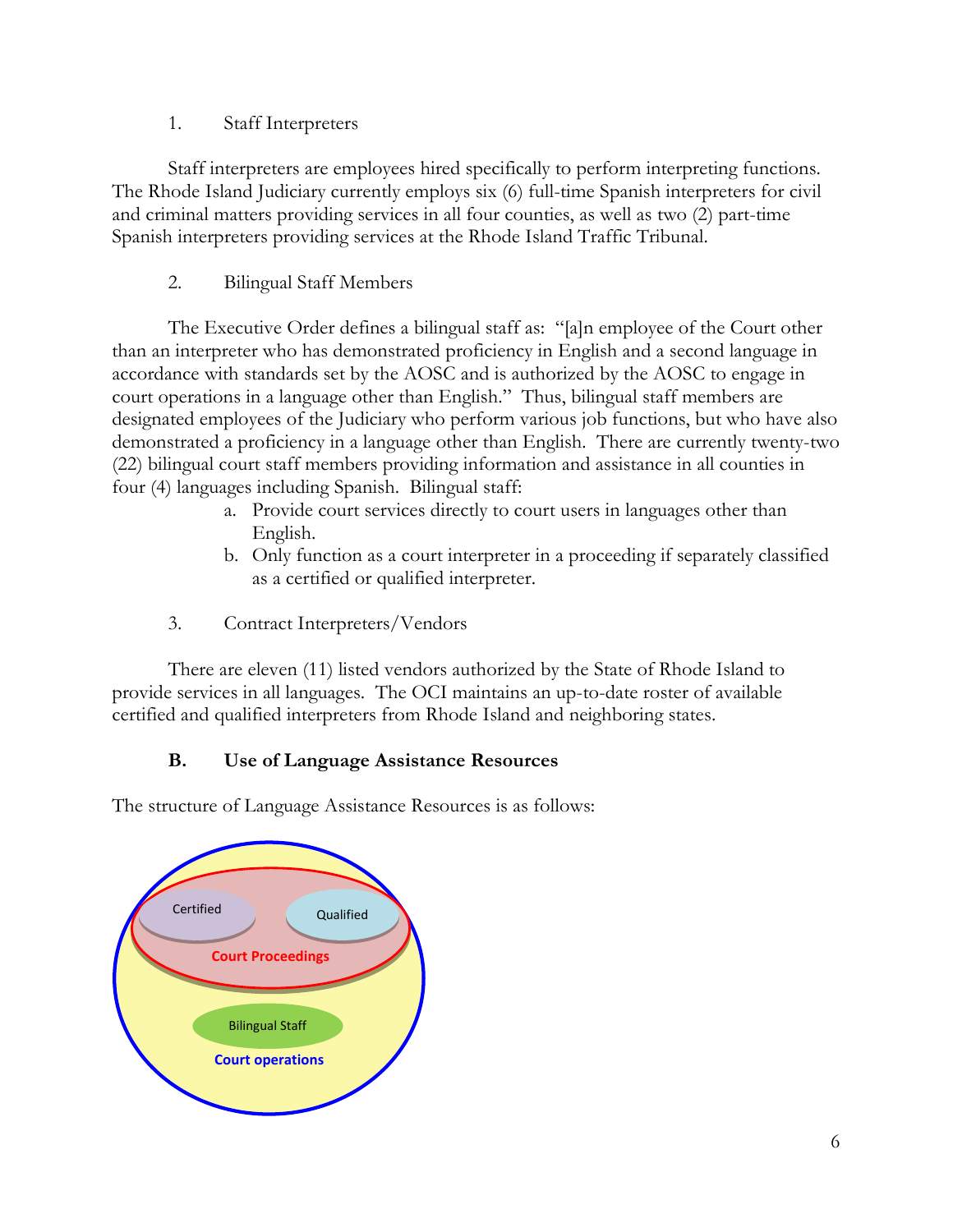1. Bilingual Staff and Interpreters Used in Court Operations

<span id="page-7-0"></span>*Court operations* are defined by Supreme Court Executive Order 2012-05 as "[o]ffices, services and functions of the court, other than court proceedings, that may have contact with the public or any party, including:

- The Clerk's Offices and Judicial Records Center;
- Programs or services operated, managed or contracted by the court for mandatory use by parties or the court;
- Court appointed professionals, and other individuals, employed, contracted or supervised by the court to assist the court or mandated by the court for a party in connection with a court proceeding."

Language services will be provided in this context by an authorized bilingual staff person, or a qualified or certified interpreter if and when available.[3](#page-7-1) These court staff members presently cover the following languages:

| Court                       | Language           | <b>Employees</b> |  |
|-----------------------------|--------------------|------------------|--|
| Superior Court              | Portuguese         |                  |  |
|                             | Spanish            |                  |  |
| District Court              | Cambodian          |                  |  |
|                             | Polish             |                  |  |
|                             | Spanish            |                  |  |
| <b>Family Court</b>         | Portuguese         |                  |  |
| Workers' Compensation Court | Spanish            |                  |  |
| Traffic Tribunal            | Spanish            |                  |  |
|                             | Portuguese/Spanish |                  |  |

The OCI shall also be responsible for creating and applying standards for designation of bilingual staff, including training per the terms of the Executive Order, and procedures for the use of bilingual staff in court operations. The standards and procedures below have been drafted and finalized after consideration of input from the LAC.

In order to provide language assistance in court operations, a bilingual staff member must have:

• A minimum of five (5) years' experience interpreting in legal setting or

<span id="page-7-1"></span> <sup>3</sup> Language services are not required for Supreme Court Appellate Mediation Program cases in which all parties are represented by counsel; supervised child custody visitation and attorney/client meetings (other than with court appointed counsel or a public defender) occurring off court premises; and any function operated, managed, contracted or supervised by another state department, agency or division. An off-site activity that is related to a court matter but that does not constitute a court operation will not require the provision of language services by the Rhode Island Judiciary.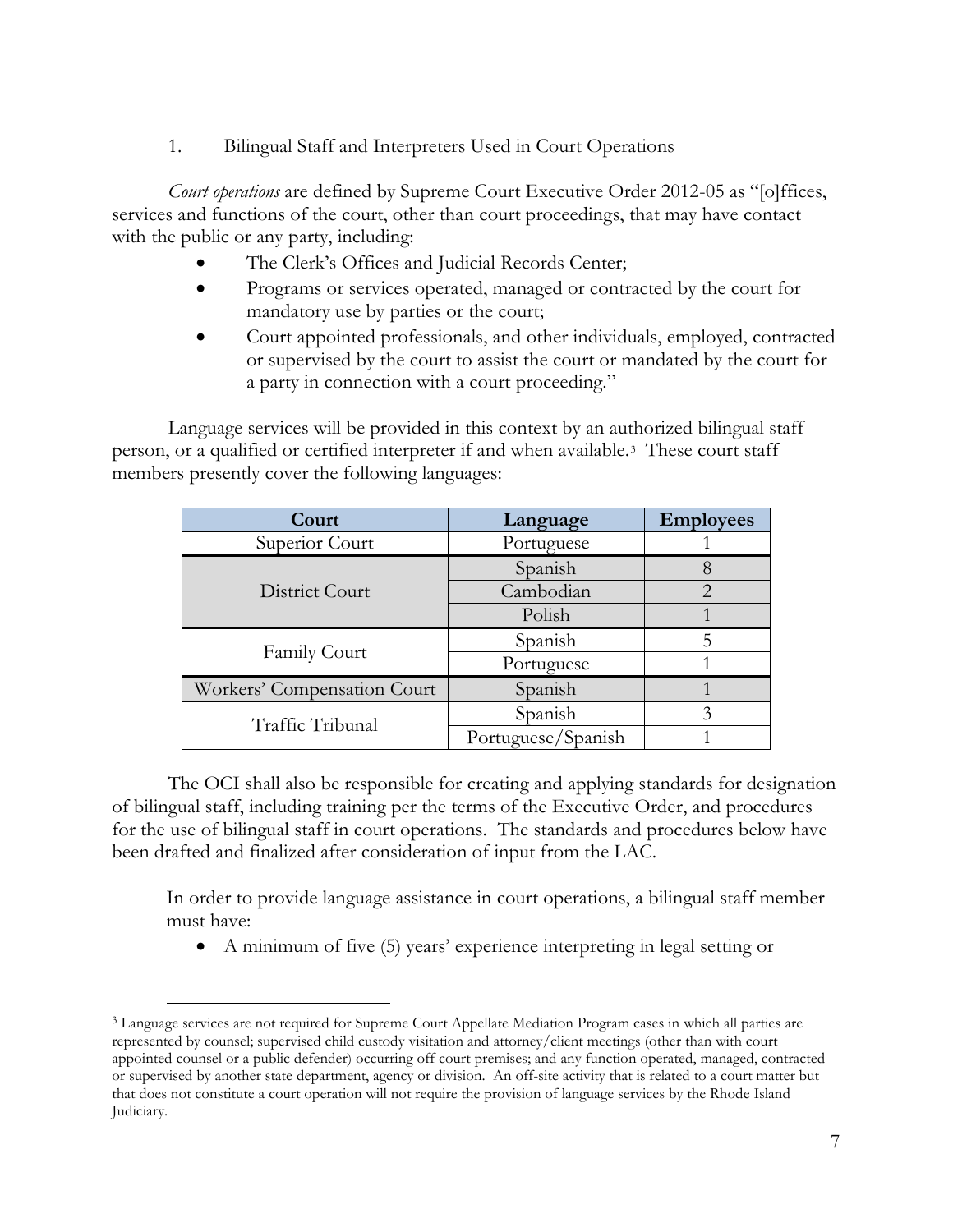- Successfully completed an assessment of oral proficiency by the OCI or an accredited program in the fields of translation and/or interpretation; and
- Completes a training session conducted by the OCI; and
- Knows and adheres to the Code of Ethics and Professional Responsibility for Court Interpreters.
- 2. Interpreters Used During Court Proceedings

<span id="page-8-0"></span> The Executive Order requires the court to assign a certified or qualified interpreter in all proceedings involving an LEP party or witness. A *court proceeding* is defined by Supreme Court Executive Order 2012-05 as "[a]ny hearing, trial or other appearance before any court in this state in an action, appeal or other proceeding, including any matter conducted by a judicial officer."[4](#page-8-1)

Staff interpreters are assigned by the Coordinator (who is also an interpreter<sup>[5](#page-8-2)</sup>) to each of the courthouses. At the first of each month a calendar detailing the assignment and pager numbers of the interpreters at each location is distributed by email and/or hand-delivered to each clerk and sheriff, as well as the cellblock and switchboard. Since 2005 a written protocol has been in place that was distributed to the court administrators formalizing the process for contacting an interpreter. In September 2009, a detailed memorandum was distributed to each court administrator reinforcing the protocol for requesting interpreter services.

The court will provide contracted certified interpreters for those proceedings that cannot be covered by staff interpreters. If no certified interpreter is available, the court will provide a qualified interpreter consistent with the prerequisites contained in Executive Order 2012-05 and Section C.2 below. In addition, interpreter services are provided at no cost in all court proceedings including traffic violation hearings, and to court customers seeking information or otherwise communicating with court staff and programs.

LEP persons, or their representatives, are requested to contact the OCI, preferably 48 hours in advance of the court matter, in order to notify the OCI that an interpreter will be needed. In the event that an LEP person is unable to contact the OCI in advance, courtroom staff has been instructed via a written protocol regarding the process of obtaining interpreter services through the OCI.

<span id="page-8-1"></span> <sup>4</sup> Rhode Island law is more limited and provides that it is "the policy of the state of Rhode Island to guarantee the rights of persons who, because of a non-English speaking background, are unable to readily understand or communicate in the English language, and who consequently need the assistance of an interpreter be fully protected in legal proceedings in criminal matters before the Rhode Island superior court, the Rhode Island district court, and in juvenile matters in the Rhode Island family court."

<span id="page-8-2"></span><sup>5</sup> The Coordinator's position requires a minimum of five (5) years' experience or an equivalent combination of education and experience.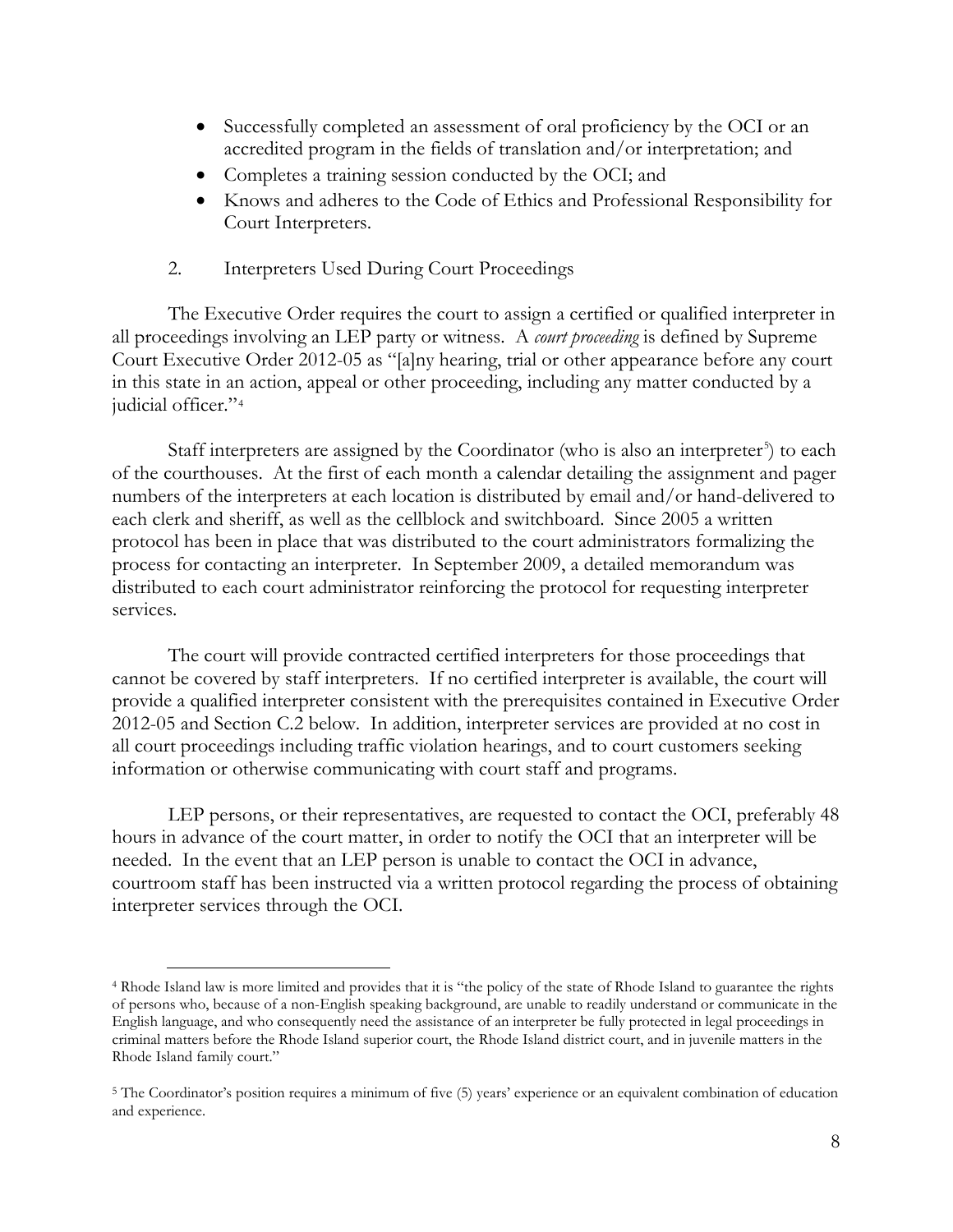a. Determining the Need for an Interpreter in the Courtroom

There are various ways that the courts will determine whether an LEP person needs an interpreter for a court hearing. First, the court has devised procedures to require that persons filing civil or criminal matters notify the court of language needs at that time and to require that notice of the availability of language services is provided to all responding parties and those appearing in court offices. The OCI has created a standardized reporting system that requires court staff to record or report data on the language needs of the persons they encounter.

In the remaining cases, the LEP person may request an interpreter by contacting the OCI in person, via email, or by telephone, by informing court staff upon arrival, or by informing his or her counsel.<sup>6</sup>

Additionally, court personnel and judges may determine that an interpreter is appropriate for a court hearing. Many persons who need an interpreter may not request one in advance because they do not realize that interpreters are available, or because they do not recognize the level of English proficiency or communication skills needed to understand the court proceeding. Therefore, at the commencement of the daily court session, court staff shall make an announcement that arrangements can be made to obtain an interpreter for an LEP party or witness, or when it appears that an individual has difficulty communicating, the court clerk or judge should make arrangements to have an interpreter present to ensure full access to the courts. The judge may conduct a *voir dire* to determine the need for a foreign language interpreter. *See Appendix C.* Court staff shall contact the OCI as soon as practicable to arrange to have an interpreter present and should stop the proceedings until interpreting services are provided.

Lastly, outside agencies such as the Department of Attorney General, attorneys, probation and parole, the arresting law enforcement agency, the correctional facilities, or the municipal or probate upon appeal should also notify the state court, in advance if possible, about an LEP individual's need for an interpreter at an upcoming court hearing. As mentioned in Part II, Section C above, the AOSC will seek to devise procedures to gather language data when criminal charges are initially filed with the court.

### **C. Court Interpreter Qualifications**

<span id="page-9-0"></span>The Rhode Island Judiciary utilizes two tiers of interpreters authorized to interpret in the courtroom: certified and qualified.

<span id="page-9-1"></span> <sup>6</sup> The Rhode Island Judiciary has also recently created a separate webpage on its website specifically relating to Interpreter services. This website has been translated into Spanish, Portuguese and Russian. In addition, a brochure entitled "Your Day in Court" in English, Spanish, Portuguese, Cambodian and Russian contains directions on how to obtain a court interpreter for an upcoming court date. These brochures are available online and in person at each of our courthouses.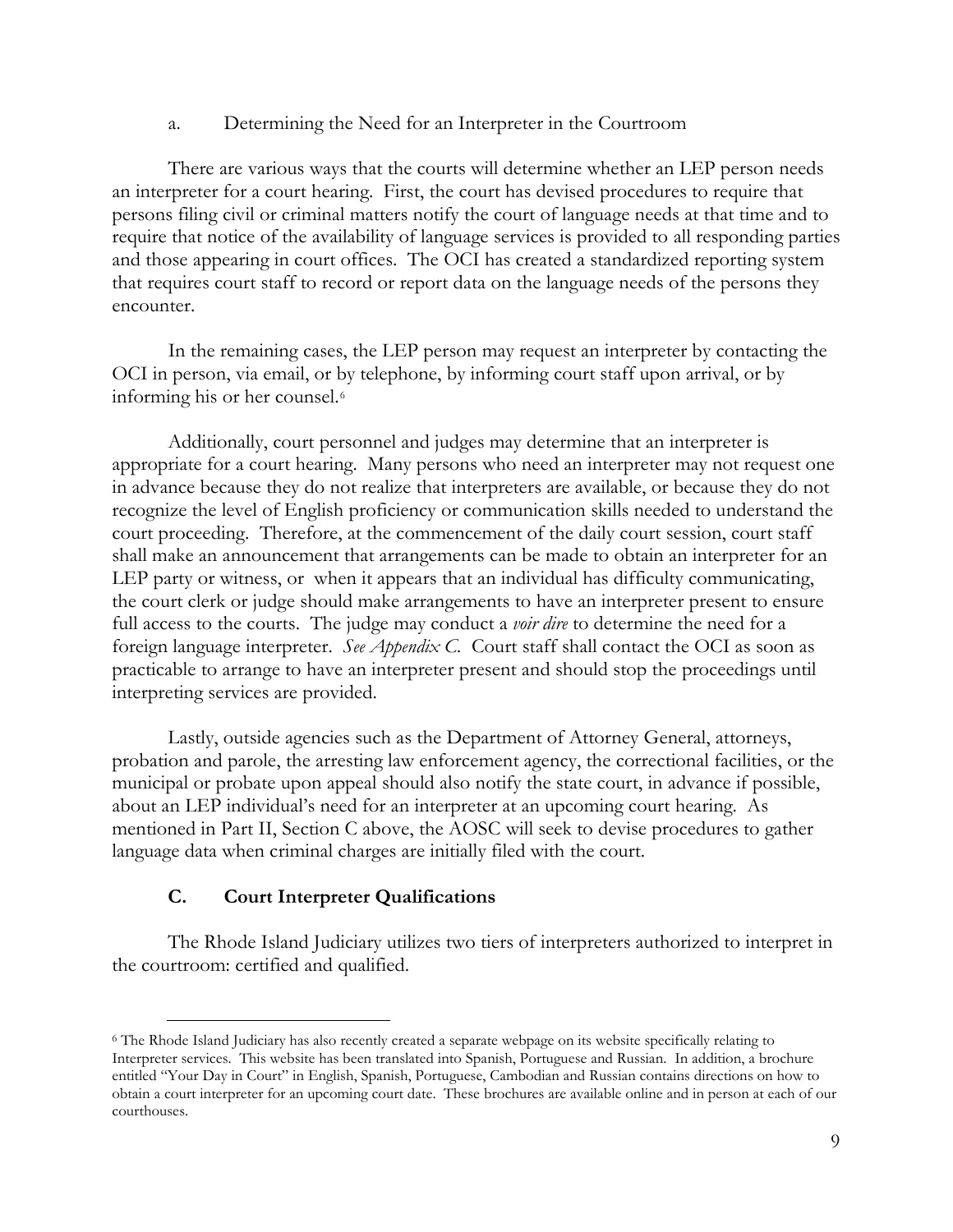### 1. Certified Interpreter[7](#page-10-2)

<span id="page-10-0"></span>Pursuant to Executive Order 2012-05 and Rhode Island General Laws Title 8, Chapter 19, when a non-English speaking person is a party to a defined legal proceeding, a certified interpreter must be appointed to assist such person during the legal proceeding if one is available.

Supreme Court Executive Order 2009-05, dated May 5, 2009 establishes the standard for certification as a passing score on both the written and oral portions of one of the following standardized tests: the National Association of Judiciary Interpreters and Translators (NAJIT) exam (Spanish only); the Federal Court Interpreter Certification exam (Spanish only); or the National Center for State Court Consortium for State Court Interpreters full exam[8](#page-10-3) (currently Cantonese, French, Haitian Creole, Hmong, Ilocano, Korean, Laotian, Mandarin, Polish, Portuguese, Russian, Somali, Spanish, and Vietnamese languages) as well as any other future languages available for full examination offered by the National Center for State Courts Consortium for State Court Interpreters. Certified court interpreters must also adhere to the code of professional ethics and responsibility for court interpreters.[9](#page-10-4)

Certified interpreters undergo a rigorous testing process and meet other conditions required by the certifying state, and as such are presumed to meet the minimum standards needed to interpret in court. The OCI has established certification procedures and continuing educational requirements for certified interpreters which are summarized below. In addition, the OCI is offering the National Center for State Courts (NCSC) interpreter certification exam periodically. The Supreme Court Finance Office shall be responsible for establishing a process for the collection of interpreter certification examination and training fees. The Office of Court Interpreters shall be responsible for collecting and transmitting to the Supreme Court Finance Office all of the funds received by it pursuant to these rules, which shall be maintained and used exclusively for interpreter certification and qualification purposes.

### 2. Qualified Interpreter

<span id="page-10-1"></span>The appointing authority may appoint a qualified interpreter in place of a certified interpreter if a certified interpreter is unavailable after a good faith effort to locate one, and the proposed qualified interpreter has adequate training, experience, and skills to perform her/his duties as interpreter. Pursuant to Rhode Island Supreme Court Executive Order

<span id="page-10-2"></span> <sup>7</sup> A "certified interpreter" is one "who is able to interpret simultaneously and consecutively and sight translate from English to the language of the person needing an interpreter, and from said language to English, and who has been certified…." R.I.G.L. § 8-19-2.

<span id="page-10-3"></span><sup>8</sup> This program has been renamed the "Language Access Services Section" and now includes Tagalog.

<span id="page-10-4"></span><sup>9</sup> The Rhode Island Interpreters' Code of Ethics and Professional Responsibility is available in print format at the OCI and on the OCI webpage.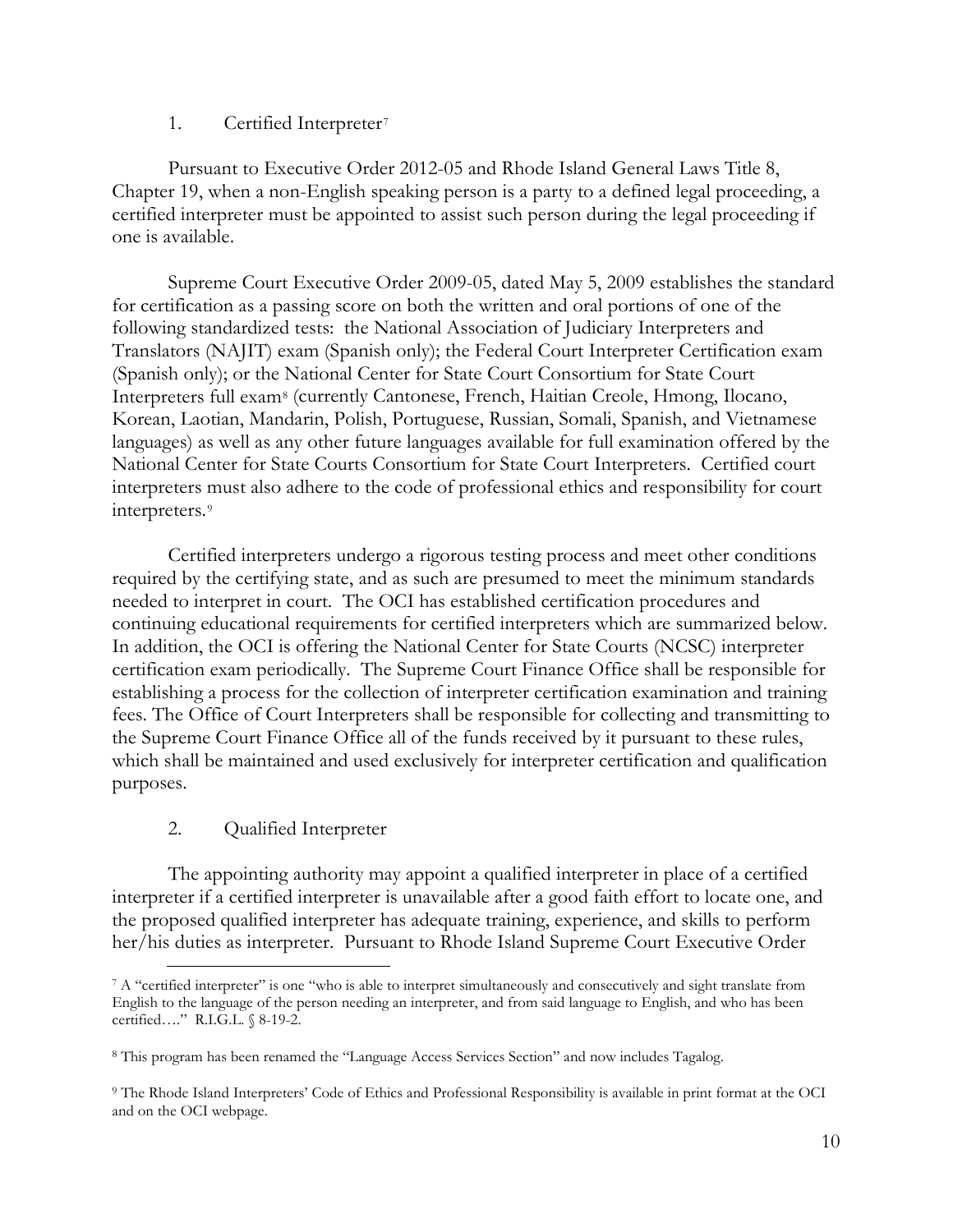2012-05, the OCI shall assign a certified interpreter to each court proceeding for which an interpreter appointment may be required. If a certified interpreter is not available, the Office of Court Interpreters shall assign a qualified interpreter; and report to the judicial officer the efforts made to obtain a certified interpreter.In addition, the judicial officer is required to make findings to comply with the requirements of Rhode Island Supreme Court Executive Order 2012-05 paragraph C(4)(b) before using a qualified interpreter as well as those in  $\S$  8-19-3 in the relevant cases.

 A qualified interpreter is defined by Executive Order 2012-05 as "an interpreter other than a certified interpreter who appears on the roster of qualified interpreters maintained by the AOSC and administered by the Office of Court Interpreters, or is found by the judicial officer on the record to have met the requirements of  $\delta(-19-3(b)(2))$  and (c) of the Rhode Island General Laws and the requirements set by the AOSC…."[10](#page-11-2): Specifically, a qualified interpreter:

- Has passed the written portion of an exam offered by any of the recognized certifying entities as set forth in Rhode Island Supreme Court Executive Order 2009-05,
- Completes an assessment of oral proficiency by the OCI including but not limited to consideration of a non-passing score for the oral examination, or where no examination is available;
- Completes a training session conducted by the OCI; and
- Knows and adheres to the Code of Ethics and Professional Responsibility for Court Interpreters.

 The Rhode Island Judiciary through the Office of Court Interpreters currently employs six (6) full-time staff members, as well as two (2) part-time staff members who are either certified or qualified and who interpret predominantly in court settings, as well as provide supplemental interpreter services for other professionals in the courts on a daily basis. Staff interpreters are required to have a Bachelor's degree from an accredited college or university, plus a minimum of three (3) years' experience in Spanish/English interpretation and translation, successful completion of a recognized bilingual judicial and translating program, or an equivalent combination of education and experience. In addition, staff interpreters are bound by the State Code of Ethics, the Judiciary's twelve (12) point Code of Ethics, the Code of Ethics and Professional Responsibility for Court Interpreters in the Rhode Island Judiciary (adopted August 2009), and are required to take an oath to interpret accurately, faithfully, and impartially.

### <span id="page-11-0"></span>**D. Procedures for certified and qualified interpreters.**

<span id="page-11-1"></span>1. Staff court interpreters

<span id="page-11-2"></span> <sup>10</sup> Rhode Island General Laws §8-19-2 defines a "qualified interpreter" as "a person who through experience and training is able to interpret a particular foreign language into English but who does not have a state certification."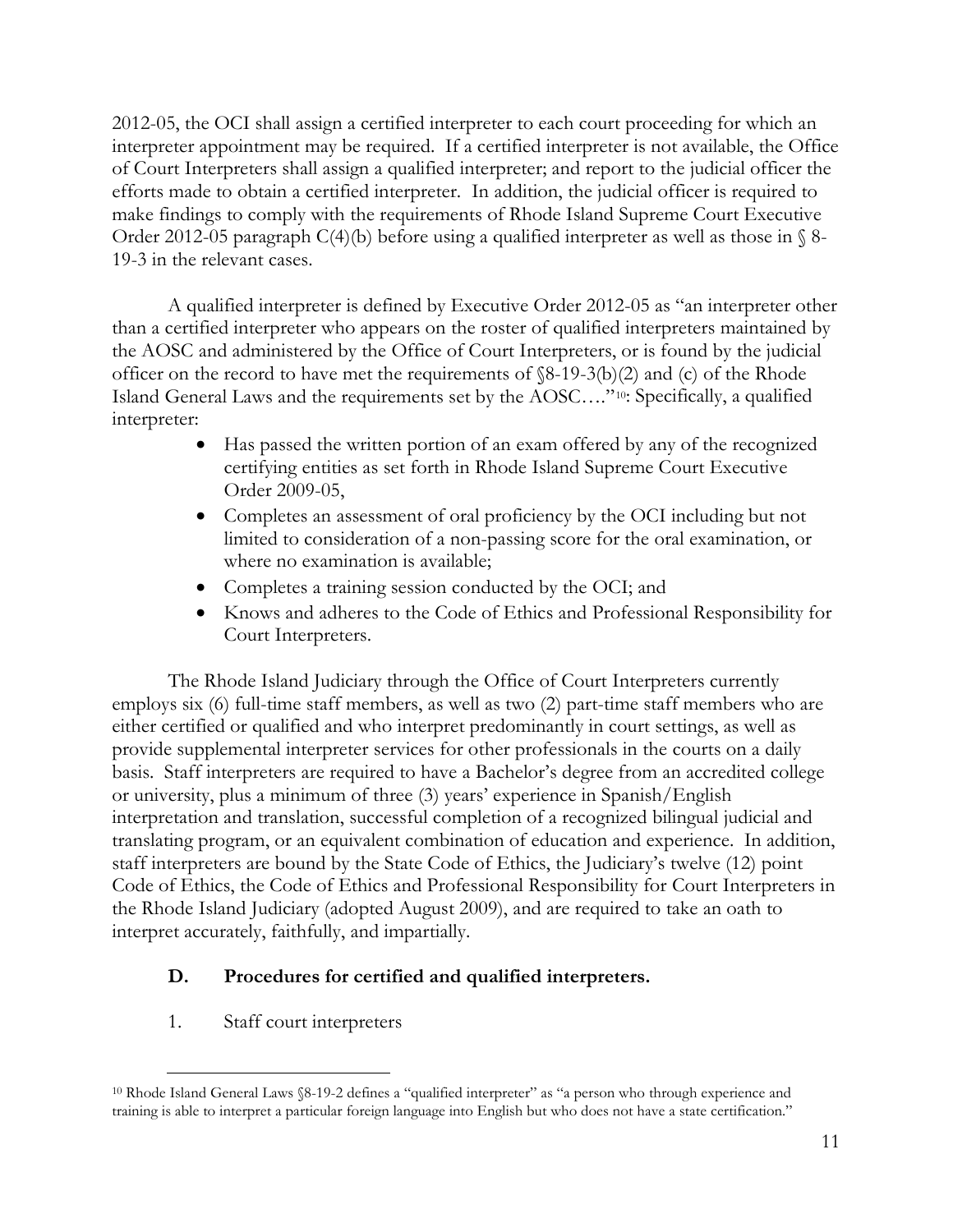Staff court interpreters are required to agree to abide by:

- The Code of Ethics and Professional Responsibility for Court Interpreters;
- The Office of Court Interpreters (OCI) handbook; and
- Rhode Island Judiciary Personnel Rules and Regulations and Employee Handbook
- <span id="page-12-0"></span>2. Vendor/contract interpreters

Before being placed on the roster of court interpreters who are permitted to interpret in court proceedings and court operations within the Rhode Island Judiciary, each interpreter shall agree to abide by:

- The Code of Ethics and Professional Responsibility for Court Interpreters; and
- The Office of Court Interpreters (OCI) handbook
- <span id="page-12-1"></span>3. Recognition and recertification procedures

a. Certification by the National Association of Judiciary Interpreters and Translators (NAJIT), the National Center for State Courts, and the Federal Court Interpreter Certification Exam shall be valid in Rhode Island regardless of the issuing state or the state in which the interpreter obtained her/his certification so long as the passing scores in the test state comply with Rhode Island requirements.

 b. Interpreters who have attained Rhode Island state certification will not be required to apply for recertification unless appropriate following disciplinary action pursuant to section D.5.

<span id="page-12-2"></span>4. Continuing education requirements

a. Continuing education is required to ensure that certified and qualified interpreters who serve in the Rhode Island state court system maintain and improve their interpreting skills and expand their vocabulary and legal knowledge. Continuing education ensures that all interpreters are in compliance with the Rhode Island Code of Ethics and Professional Standards for Court Interpreters.

b. Continuing education credit hours shall be earned in participatory activities closely related to the fields of interpreting or translating or language acquisition, development or improvement, such as a formal educational course, conference, workshop, lecture, webinar, on-line course, and may include courses offered at accredited institutions of higher learning. Continuing education credits may also be obtained through programs, conferences, and workshops offered by the American Bar Association (ABA), the International Medical Interpreters Association (IMIA), the New England Translator's Association (NETA), the American Translators' Association (ATA), the National Association of Judiciary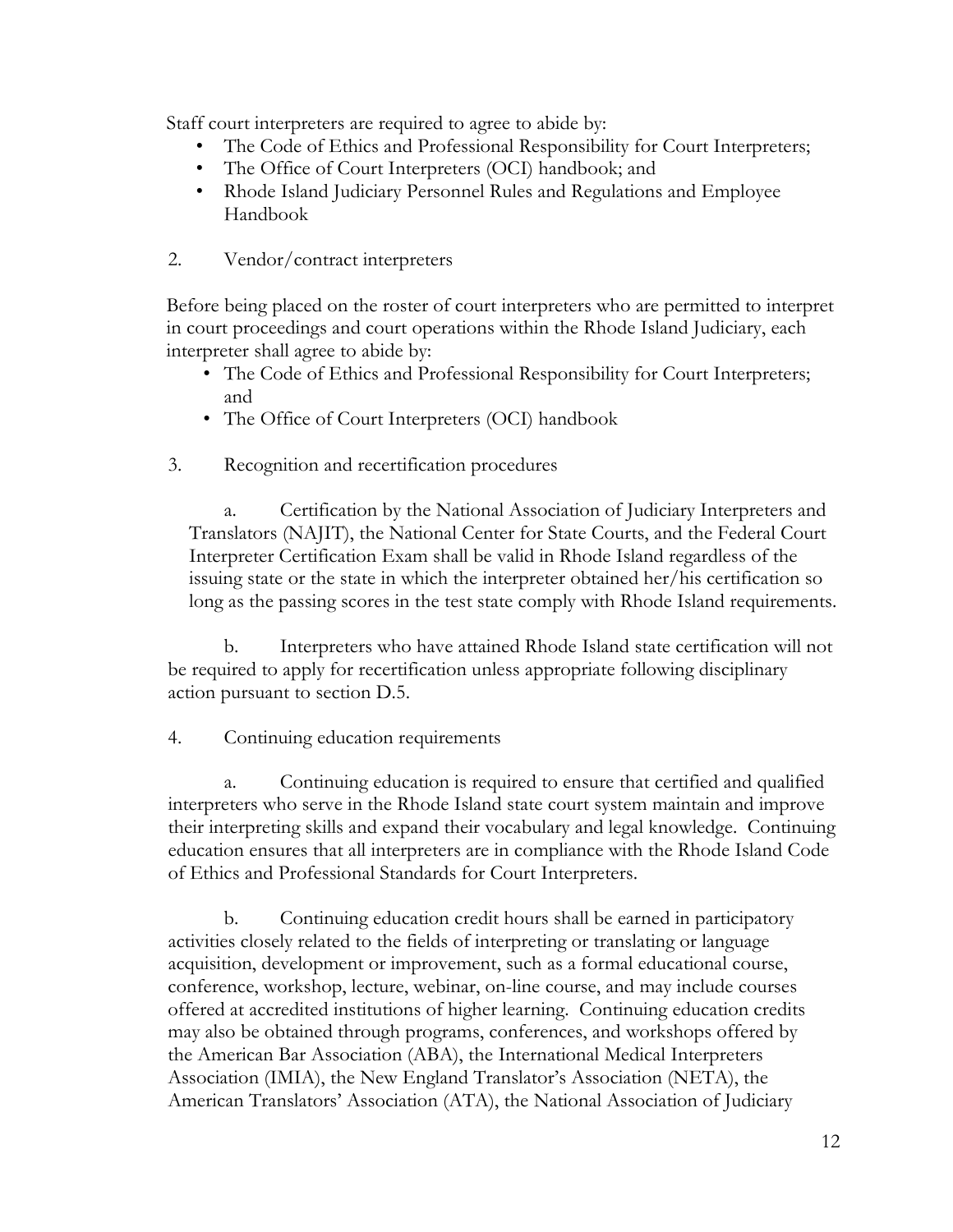Interpreters and Translators (NAJIT), and other professional organizations, along with other educational or training programs such as those offered by other states who are members of the National Center for State Courts (NCSC). All credits are subject to approval by OCI.

c. Staff and contract interpreters shall accrue a minimum of six (6) credit hours per year.

1. Staff certified and qualified interpreters shall document completion of continuing education activities and forward proof to the OCI by the end of each calendar year in order to receive continuing education credits.

2. Vendors/contract interpreters shall be required to submit to the OCI, no later than January 31 of each calendar year, documentation containing the names of their contract interpreters assigned to the Judiciary during the previous calendar year who have complied with the minimum annual six (6) hour-credit continuing education requirement.

3. Bilingual staff shall complete training offered by the OCI once every other year or obtain the equivalent of 6 hours of continuing education activities during a twenty four (24) month time period.

5. Suspension and disqualification of interpreters or bilingual staff.

<span id="page-13-0"></span>An interpreter or bilingual staff member may be prohibited from engaging in the provision of language services as a result of noncompliance with the Code of Ethics and Professional Responsibility for Court Interpreters, the Office of Court Interpreters Handbook, and/or any violation of the interpreter's oath, failure to adequately perform interpreting/language assistance duties, failure to complete the required CLE minimum credit hours, or any other conduct that impairs the provision of effective language services within the state court system. Sanctions may include reassignment, restricted assignments, suspension, or disqualification from the roster of authorized interpreters, in accordance with the Rhode Island Judiciary's Personnel Rules and Regulations, the employee's Collective Bargaining Agreement (if applicable) and the Rhode Island Judiciary's Purchasing Rules and Regulations and General Terms and Conditions of Purchase.

In the case of a formal written complaint involving an interpreter, a copy of the complaint will be forwarded to the administrator of the Court where the alleged incident occurred, and to the State Court Administrator or his or her designee. The OCI will have an opportunity to provide further information and the complaint will be reviewed and responded to by the State Court Administrator, or his or her designee, within thirty (30) days of receipt. In the case of a complaint against the Coordinator of the Office of Court Interpreters the complaint will be handled by the State Court Administrator for the Supreme Court or his or her designee.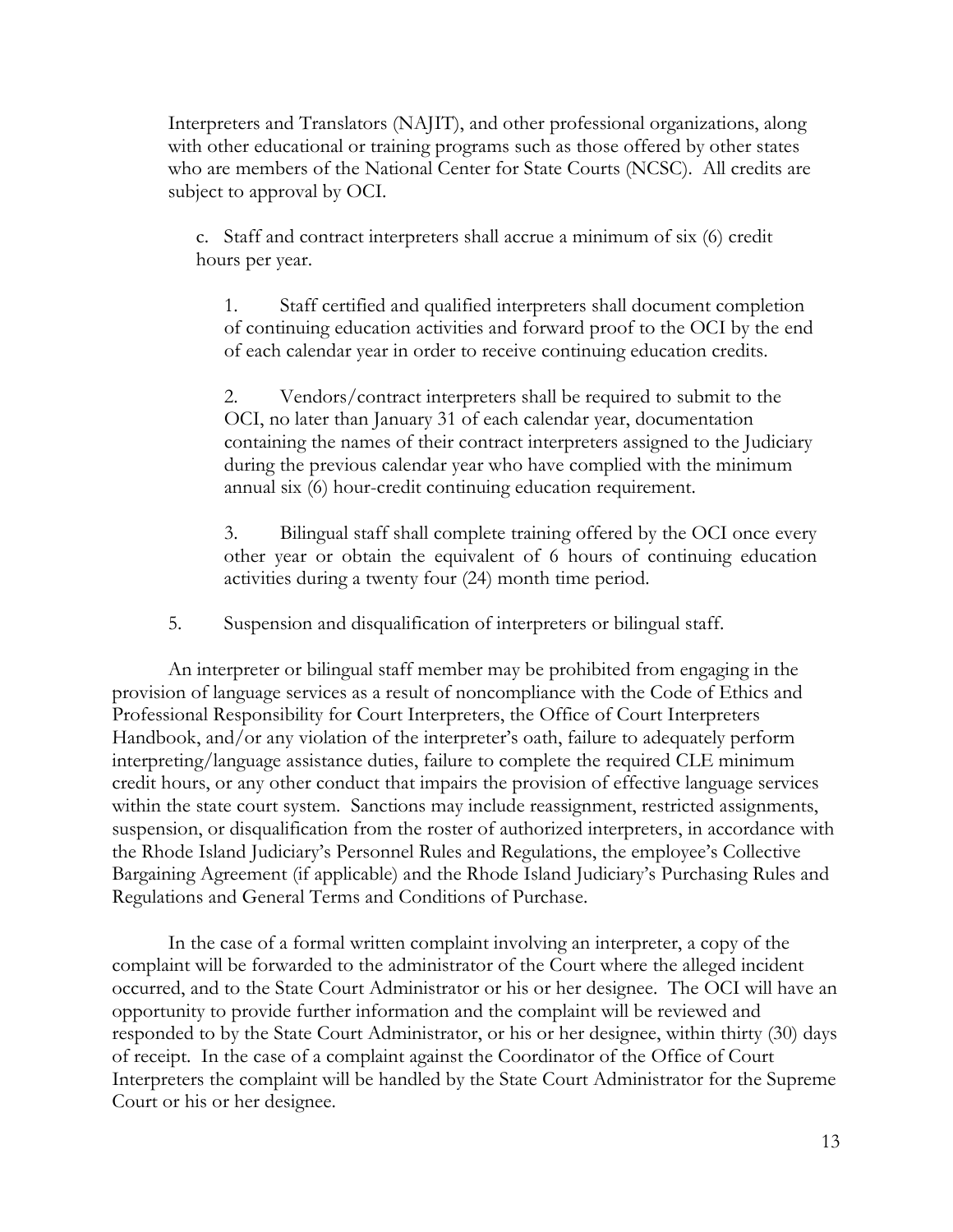### **E. Exigent Circumstances**

<span id="page-14-0"></span>In exigent circumstances when a needed language is rare, or the availability of testing or predetermined standards have not been met, the Courts may also be required to determine by other means whether the proposed interpreter is qualified to participate adequately in a court proceeding. In such cases, the judge may conduct a *voir dire* of the proposed interpreter. *See Appendix C.* For rare languages, the only interpreter available in person might be someone with no interpreter credentials and limited experience. Therefore, the need for the judge's inquiry is increased as is consideration of the requirements of the Executive Order, paragraph C.4.b.

In the event that a certified or qualified interpreter is unavailable, LEP persons can also utilize any bilingual court staff members (currently 22) who are able to help secure an interpreter. Bilingual staff members are not authorized to interpret in a proceeding unless they are certified or qualified, so their role is limited to assisting the court and party in obtaining an interpreter.

The AOSC in conjunction with OCI will, by December 31 of each calendar year, recommend such changes to court rules and Executive Orders, if any, as will support the proper utilization of appropriately skilled court interpreters in proceedings and court operations.

### **F. Training**

<span id="page-14-1"></span>With the assistance of each Court's Administrator, the OCI is providing ongoing specialized training sessions and workshops for judges and staff. These workshops will focus on the specific interactions each court has with LEP persons, the requirements of the Executive Order, and procedures. Training will offer methods for needs assessment, efficient interaction, and ways to maximize mutual communication, as well as practical knowledge on how to work efficiently with an interpreter. As part of the implementation of training, the OCI has developed a bench card for the use of judges and clerks as a quick reference guide. The OCI shall also establish an annual training schedule for court staff.

The OCI has identified several annually occurring dates on which judges are available, in order to conduct training sessions about the contents of the Executive Order, procedures for procuring an interpreter, and how to interact with interpreters effectively, but the sessions are limited (i.e. Law Days, Judges' conference days). The OCI will work with the Administrators of each court to find a training schedule tailored to each court's needs and availability.

By January 31, 2014, OCI shall complete a draft handbook for use by court interpreters. After considering input from the LAC, the handbook will be completed by March 31, 2014.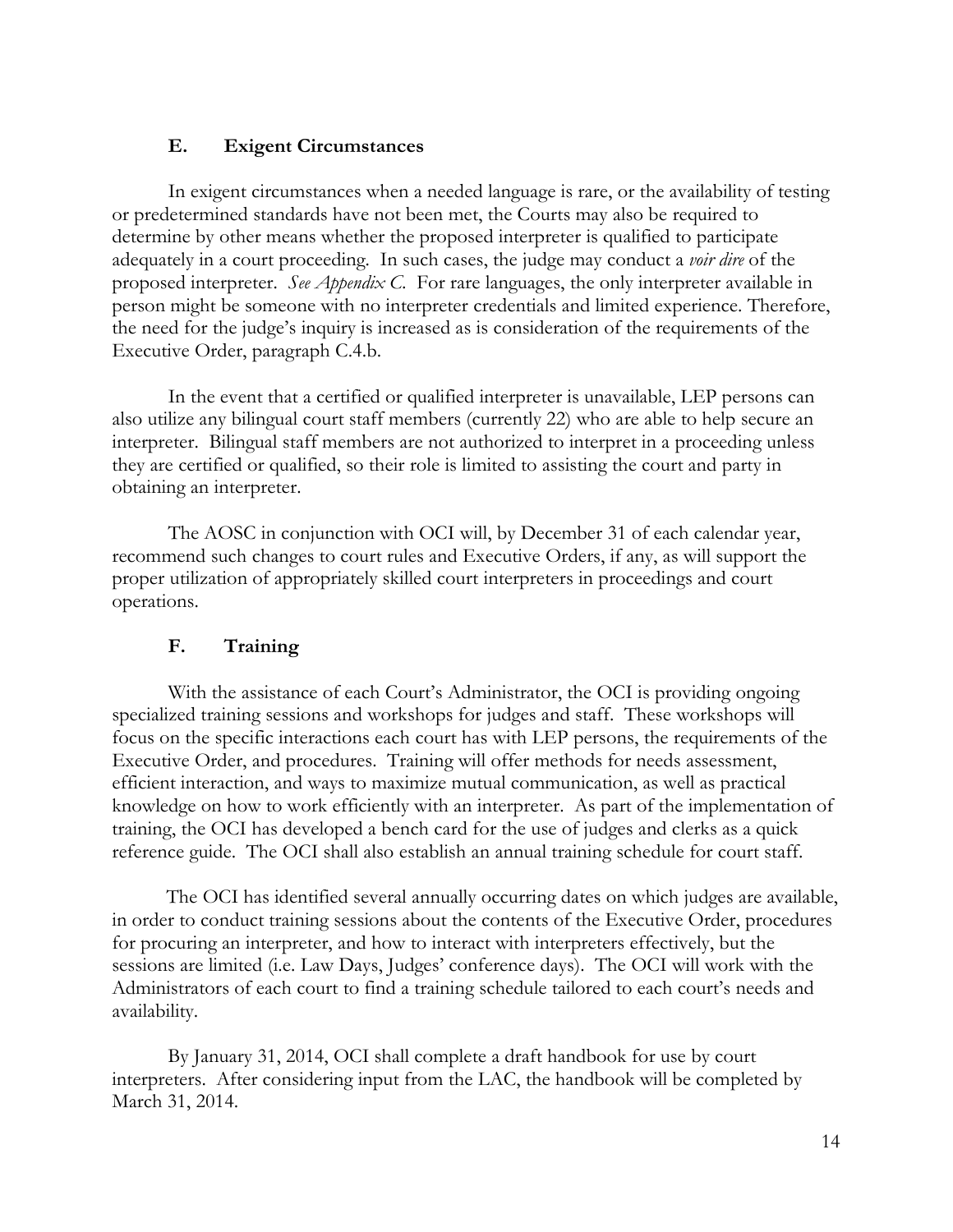### **G. Remote Technology Standards**

<span id="page-15-0"></span>High quality remote interpreting technology can allow the court to increase the quality, availability, and efficiency of court interpreters while controlling costs and delay. The OCI has established standards in its remote interpreting user guide for judges and staff for the use of the existing telephone interpreting system where appropriate, and will institute training periodically.

# **H. Interpreted Proceedings**

<span id="page-15-1"></span>The AOSC is exploring the incremental implementation of digitally recorded proceedings in various courtrooms located throughout the state for interpreted proceedings, and will make an assessment of need and practicality in light of budgetary constraints, and will review existing policy and procedures regarding the use of audio recordings. The AOSC will draft appropriate modifications and additions as needed to cover storage, retrieval, transcription and translation, and fees for audio recordings. The AOSC will finalize any potential policy and procedure changes by June 30, 2014, and will continue to assess the need for and practicality of expansion of the court's capacity to record interpreted proceedings annually.

## **I. Translated Forms and Documents**

<span id="page-15-2"></span> The Rhode Island Judiciary understands the importance of accurately translating forms and documents so that LEP individuals from groups who have demonstrated the highest need as revealed by data collected by the OCI and based on changing demographics, have greater access to the courts' services. The Rhode Island Judiciary's website contains a webpage dedicated to informing the public about Interpreter Services. The webpage is available in English, Spanish, Portuguese, and Russian, and will be updated with information in other languages based on an evaluation of need. In addition, numerous court forms have been translated into Spanish. *See Appendix D.* 

A comprehensive listing of these forms is available on the website in addition to a language identification flashcard, the certification process, frequently asked questions, and answers, the Interpreters' Code of Ethics and contact information. The Forms Subcommittee of the Supreme Court Permanent Advisory Committee on Women and Minorities in the Courts will be responsible for the continued translation of forms and signs in the remaining languages. Judiciary staff and members of both the aforementioned Committee and Subcommittee will continue to work with community representatives to identify forms, signs, and brochures needing translation.

The OCI has produced and posted multilingual signs in each courthouse making individuals aware of available interpreter services and will maintain the signs on an as needed basis. All courthouses shall display information in the most common languages on how to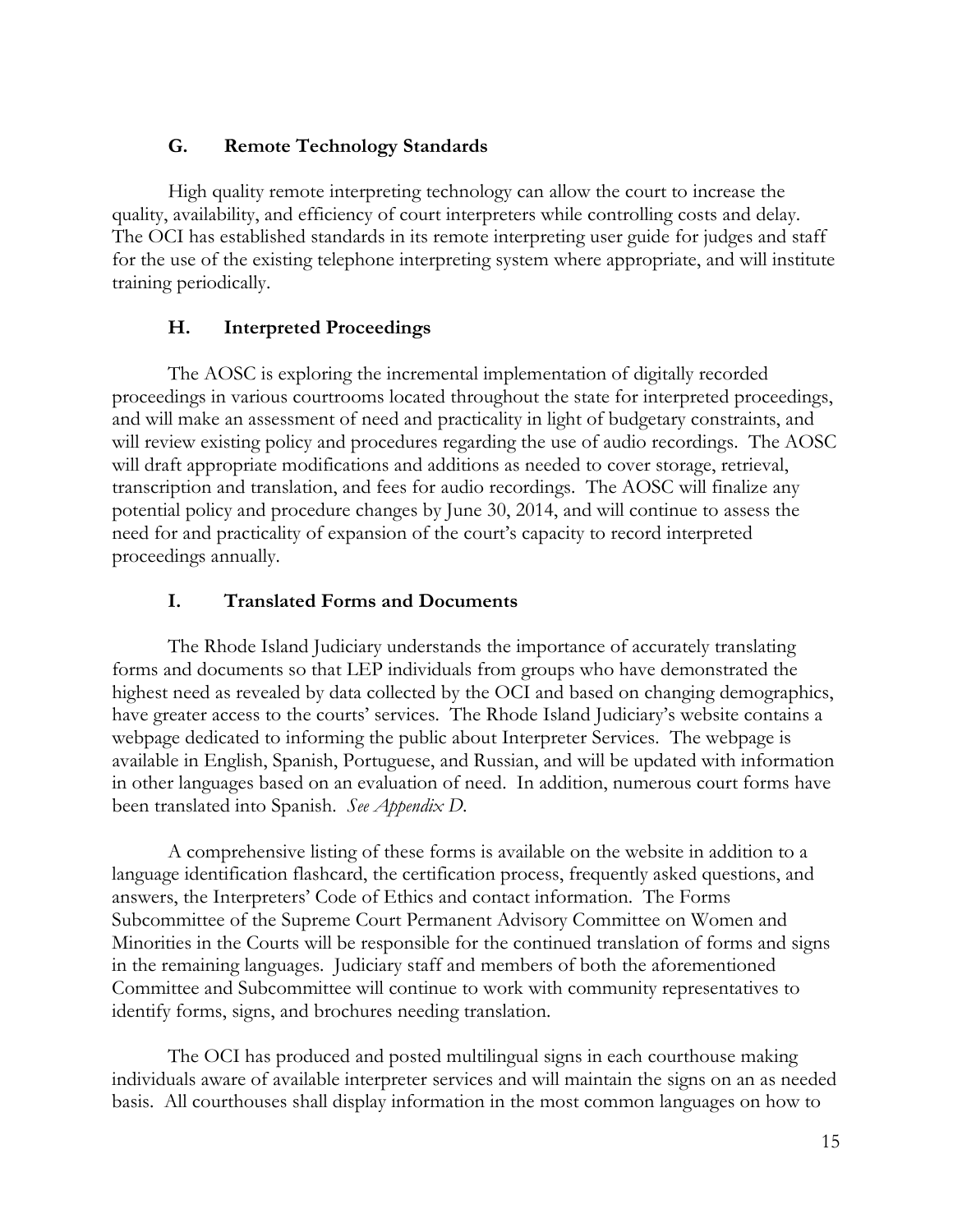access interpreting services. Any electronic signage currently used in any court facilities will also be updated to include languages other than English. These signs will be translated as necessary based on continuing assessments of need and changes in demographics.

The State Court Administrator has developed a notice and complaint form for any alleged violations of Executive Order 2012-05 and has established a process to respond to such complaints as required by Paragraph I of that Order. The complaint form has been translated into Spanish and Portuguese, and will be translated into other languages on the basis of need. The AOSC has distributed the complaint form and made it available on the court's website, in court clerk's offices, at the OCI, and other suitable locations. *See Appendix E.* 

The OCI will include in each of the monitoring reports required by Executive Order 2012-05, paragraph H, a report on the number and nature of complaints received and the disposition of each of the complaints. At least annually, AOSC will consider the need for revisions to policy, procedures, or this plan to respond to needs identified through the complaint process or otherwise.

### <span id="page-16-0"></span>**IV. Outreach and Publication**

The Rhode Island Judiciary is committed to providing outreach opportunities to notify LEP persons about the services available, as well as maintaining high standards of training throughout the judicial process to better identify and communicate with LEP persons despite language barriers. The Judiciary will continue to use both mainstream and foreign-language radio, newspapers, and television, as well as appearances at conferences, professional meetings, and community events to inform the public of the availability of interpreter services in the courts.

The Supreme Court Permanent Advisory Committee on Women and Minorities in the Courts has been established in order to foster the Court's relationship with the LEP community and to provide leadership on new initiatives in the courts to address the needs of LEP and minority citizens. In addition, the Rhode Island Language Access Committee will continue to provide input to the implementation process as provided by the EO and to assess the qualifications and resources of interpreter services to comply with the dictates of Title 8, Chapter 19 and the Executive Order.

In addition, the Rhode Island Judiciary has sponsored a number of diversity awareness seminars for front line employees and supervisors in the field of diversity awareness training. To date, approximately 400 court employees have participated in these seminars. Judges also participate in program discussions at various Rhode Island Judiciary Judicial Conferences to address the future of interpreting services, as well as the effects of race and culture in the court system. The Rhode Island Judiciary will continue its commitment to education by offering training to court staff and periodic updates of written instructions on available interpreter services.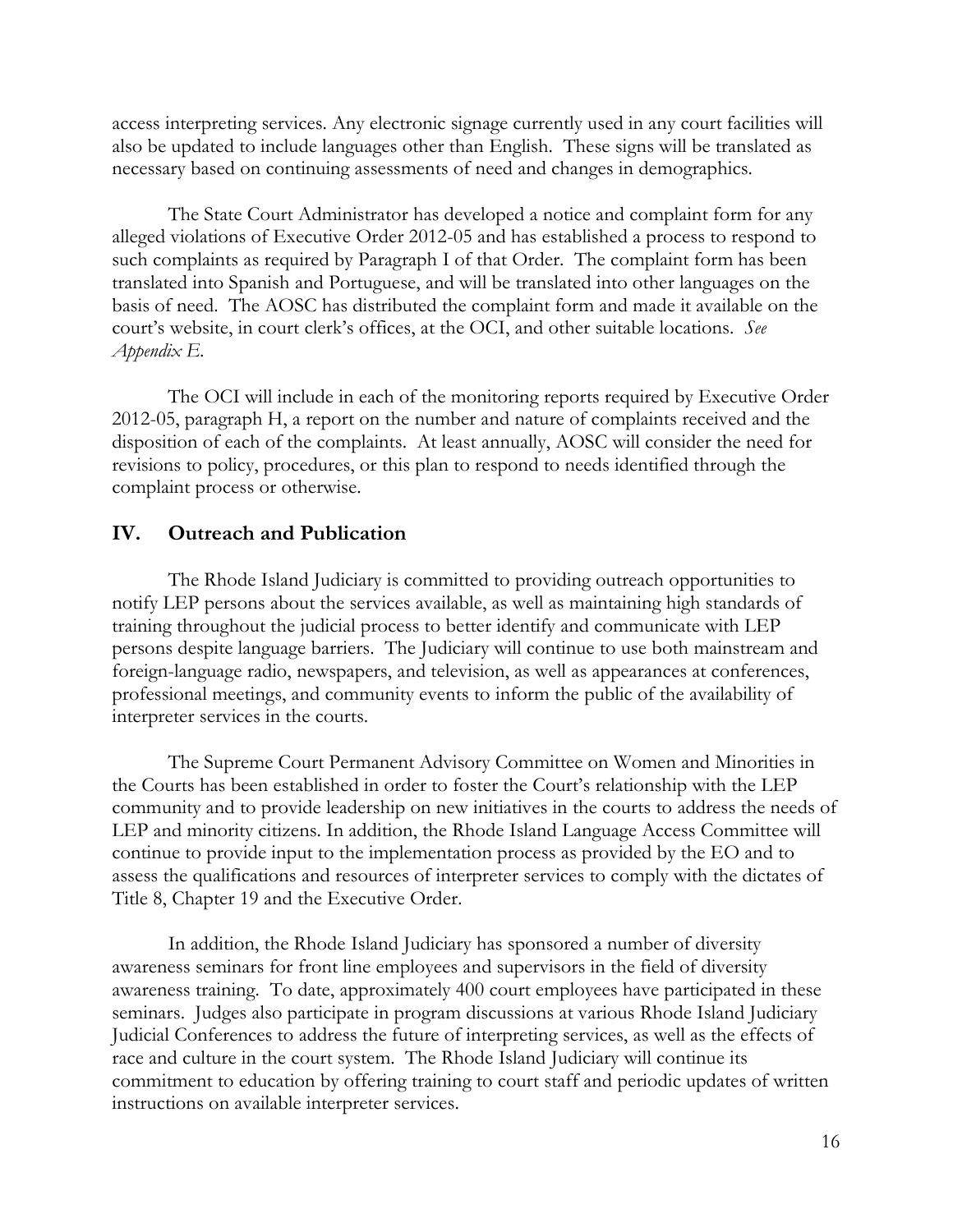On an ongoing basis, judges appear on local Spanish language radio to do a call-in informational show where the Spanish community is invited to ask questions about the Judiciary. Presently, twenty-three (23) judges from each of the courts have appeared at least once on the program. Training in conversational Spanish has also been offered by the Judiciary in order to provide employees with a basic knowledge of Spanish words and phrases. New attorneys are provided an orientation to interpreter use at their mandatory *Introduction to Practice* course conducted twice per year. Additionally, OCI staff members have conducted several presentations at the Rhode Island Bar Association which is widely attended by attorneys, judges, and some court staff members, as well as at several community organizations including *Fuerza Laboral* and Dorcas International Institute of Rhode Island. Workshops included information regarding language services offered by the Rhode Island Judiciary, and the distribution of foreign language materials.

The Rhode Island Judicial Technology Center, in conjunction with the OCI has established and implemented a statistical reporting system in our central case management system. The system enables the OCI to track information on cases where language services were provided either by a staff interpreter, a contract interpreter obtained through a vendor, or a bilingual staff member, and which includes the numbers of times an interpreter has been utilized, when a certified, qualified, or contract interpreter is used, the language requested, as well as other information.

### <span id="page-17-0"></span>**V. Approval and Evaluation of LAP Plan**

On an annual basis the OCI in conjunction with the Administrative Office of State Courts, will review the effectiveness of the LAP, and evaluate potential changes to improve this Plan and its policies and procedures. This assessment may be done by tracking the number of interpreters requested by language in the courts, assessing changes in the population of LEP persons, the frequency of encounters with LEP groups, and the availability of resources including technological advances and otherwise. The evaluation may include identification of areas of improvement and development of any corrective action including the number of persons requesting services, the assessment of both written and verbal language needs, the review of whether staff members adequately understand and implement LEP policies and procedures, and the collection of feedback from court users, staff, and LEP communities and groups in the State of Rhode Island.

The Judiciary is committed to increasing language access to all LEP persons and will continue to request funding for new interpreters and other related expenses as appropriate in the Judiciary's budget each fiscal year.

The Rhode Island Judiciary's LAP has been approved by the Administrative Office of State Courts in consultation with the Supreme Court Committee on Language Access and the OCI. Any revisions to the plan will be submitted to the AOSC for approval, and then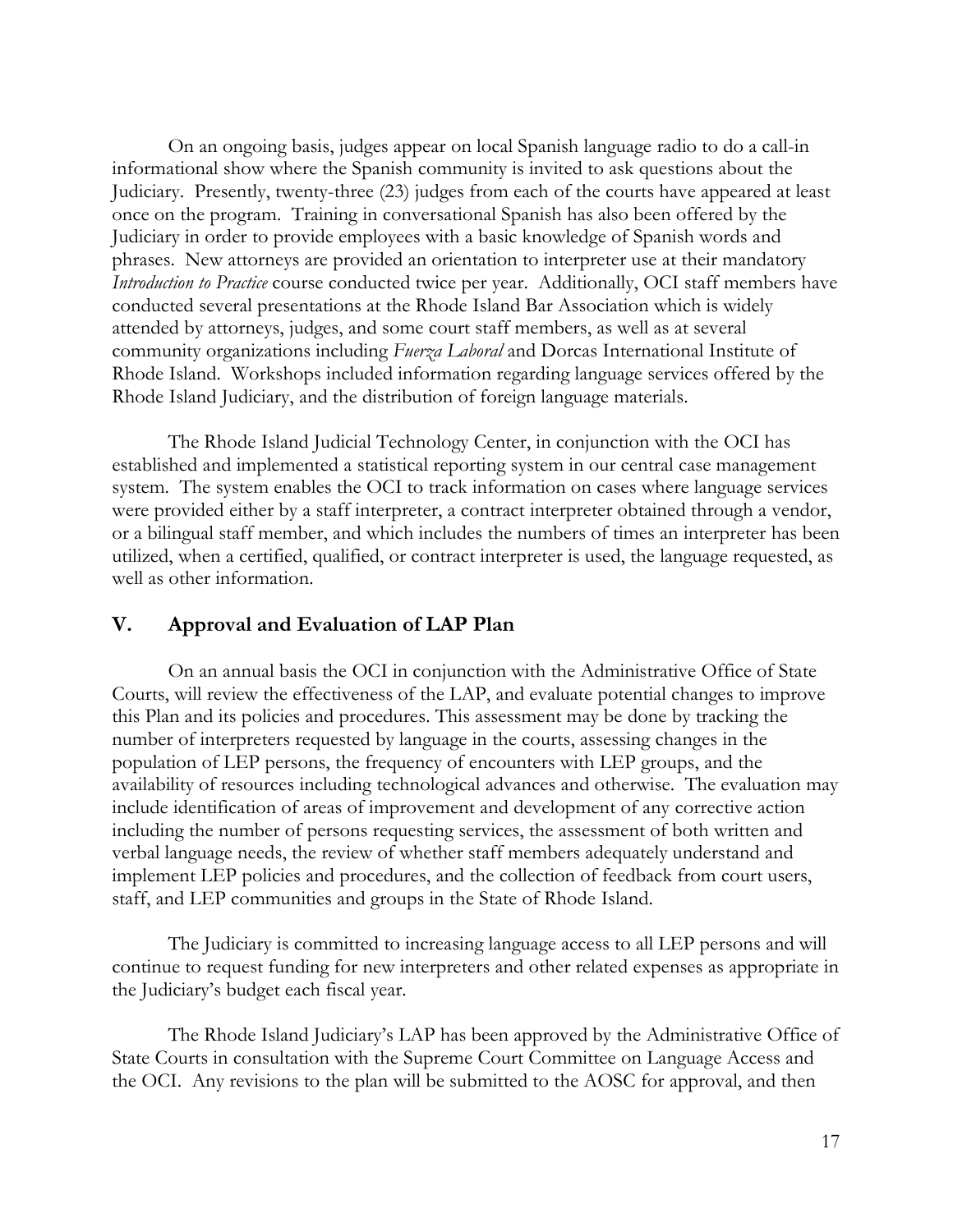communicated to court staff. Copies of the LAP will be provided upon request and posted on the Judiciary's website [www.courts.ri.gov.](http://www.courts.ri.gov/)

#### **Interpreters contact person:**

Susana E. Torres, Coordinator Office of Court Interpreters Rhode Island Supreme Court 250 Benefit Street Providence, Rhode Island 02903 Telephone (401) 222-8710 storres@courts.ri.gov

V. Joseph Baxter

State Court Administrator

Date: 3-28-14

The effective date of this Language Access Plan is April 1, 2014.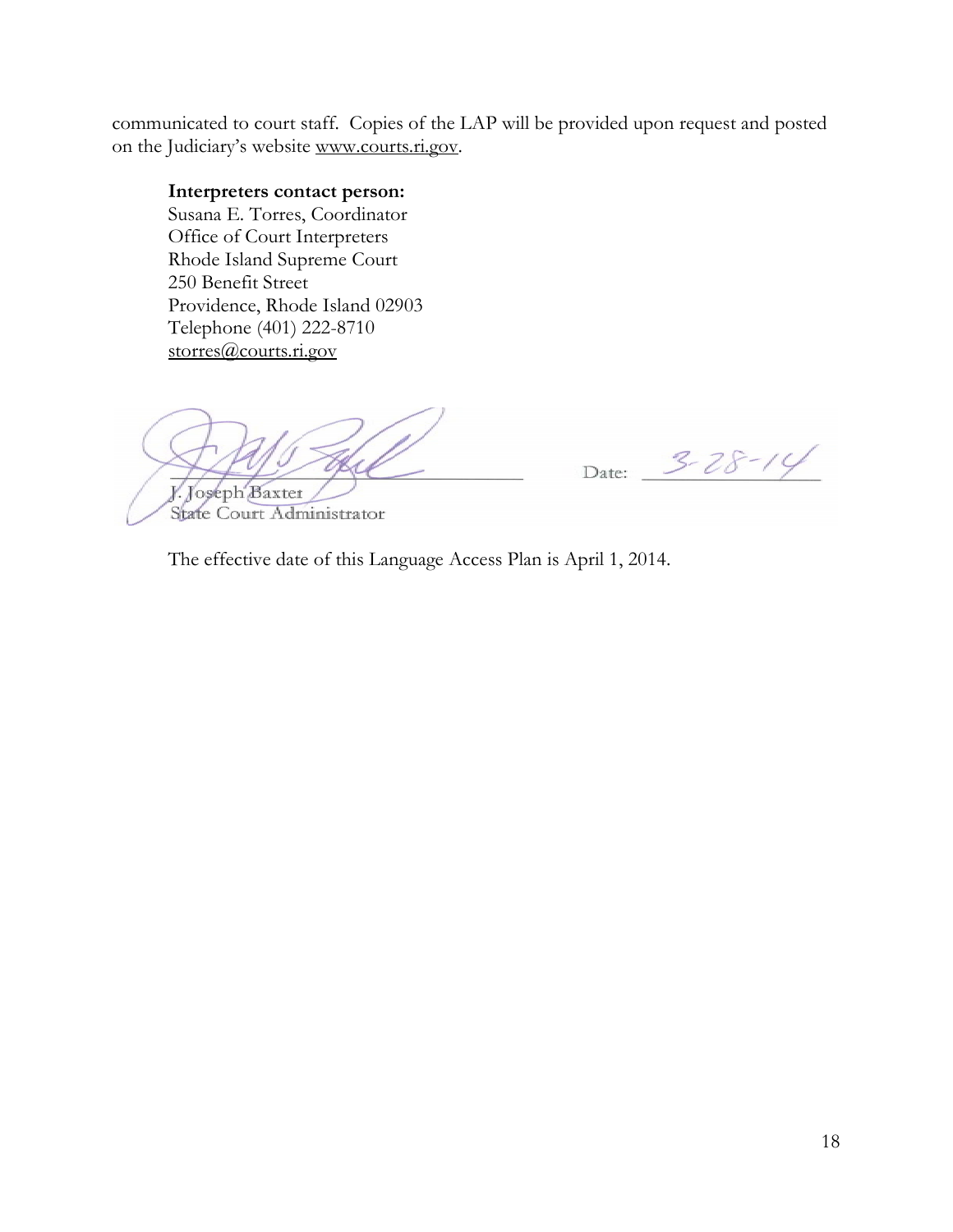### **EXECUTIVE ORDER (Language Services in the Courts)**

 Pursuant to the authority granted to the Chief Justice of the Rhode Island Supreme Court by § 8-15-2 of the Rhode Island General Laws (1997 Reenactment), it is hereby ordered as follows:

In an effort to promote the accuracy and integrity of judicial proceedings and to preserve fundamental principles of fairness and access to justice, the Rhode Island unified judicial system is committed to continuing to provide language access services to limited English proficient (LEP) persons who come in contact with the Rhode Island state court system. LEP persons should have meaningful access to the courts in a language that they are able to understand, and in which they are able to be understood by the Court. This Executive Order governs the appointment and use of oral interpreters and bilingual staff in court proceedings and operations conducted by the Rhode Island Judiciary and shall be applicable as described herein.

### **A. Definitions**

- 1. *Authorized interpreter.* A certified interpreter, and a qualified interpreter, person or entity authorized by the Administrative Office of State Courts (AOSC) to interpret in specified court operations.
- 2. *Bilingual staff.* An employee of the Court other than an interpreter who has demonstrated proficiency in English and a second language in accordance with standards set by the AOSC and is authorized by the AOSC to engage in court operations in a language other than English.
- 3. *Certified interpreter.* An interpreter who appears on the roster maintained by the Office of Court Interpreters (OCI) as certified in accordance with the standards set forth in Executive Order No. 2009-05, and in compliance with the requirements of the AOSC.
- 4. *Court operation.* Offices, services and functions of the court, other than court proceedings, that may have contact with the public or any party, including:
	- a. The Clerk's Offices and Judicial Records Center;
	- b. Programs or services operated, managed or contracted by the court for mandatory use by parties or the court;
	- c. Court appointed professionals, and other individuals, employed, contracted or supervised by the court to assist the court or mandated by the court for a party in connection with a court proceeding;
- 5. *Court proceeding.* Any hearing, trial or other appearance before any court in this state in an action, appeal or other proceeding, including any matter conducted by a judicial officer.
- 6. *Filing party.* 
	- a. The plaintiff or petitioner in a civil action.
	- b. The Attorney General or police department submitting an arrest warrant, information or indictment in a criminal case.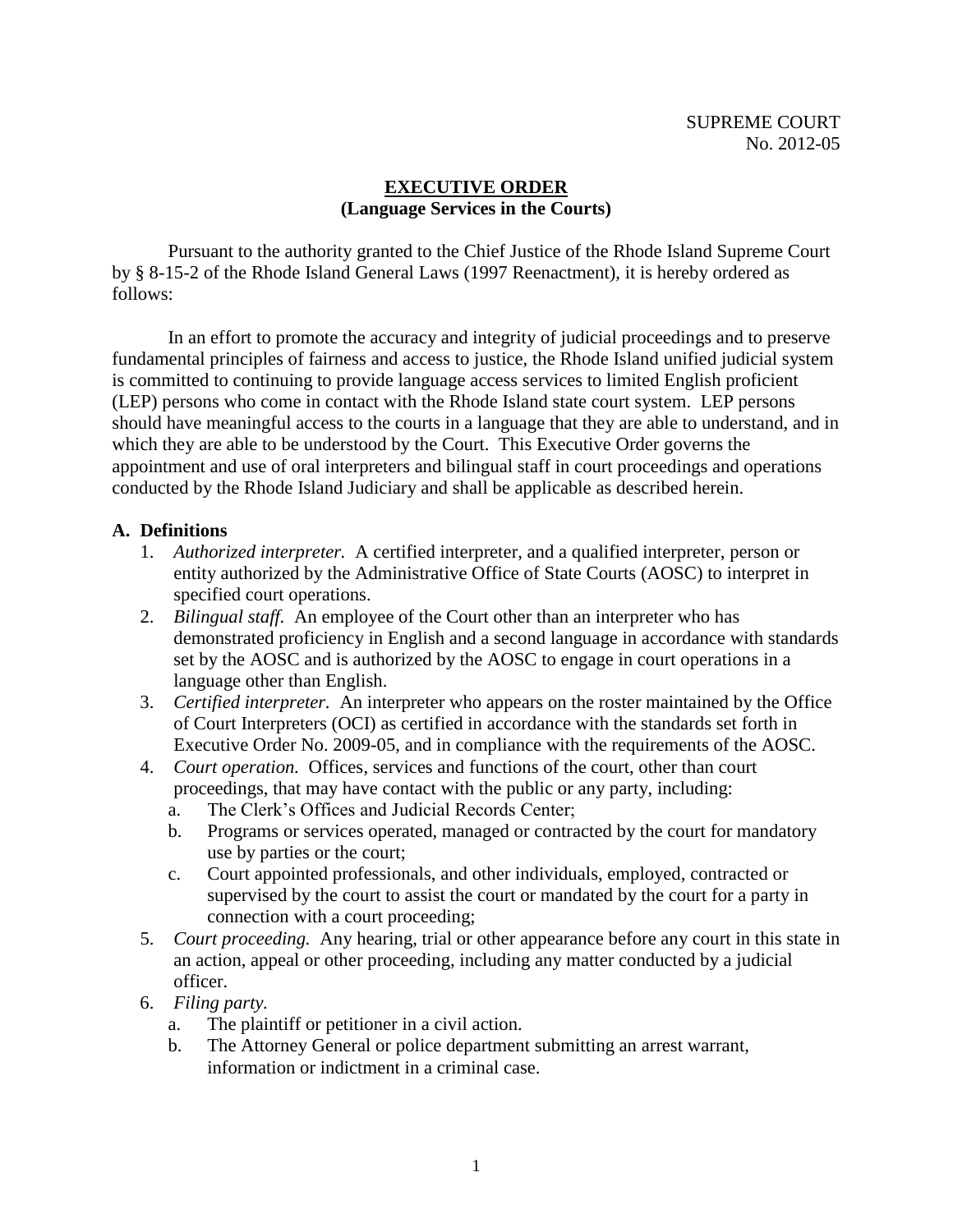- 7. *Interpret.* The oral rendering of spoken communication from one language to another without change in meaning.
- 8. *Judicial officer.* 
	- a. A justice, judge or magistrate of the court who presides over a court proceeding; or
	- b. Any other person presiding over a court proceeding, including an arbitrator, master, hearing officer, review officer or other like officer of the court.
- 9. *Language services*. Court services provided by an interpreter, bilingual staff, or by means of translation.
- 10. *Limited English proficient.* With respect to persons whose primary language is not English, and who are not Deaf or hard of hearing, the inability to adequately understand or communicate effectively in English in a court proceeding or contact with a court operation.
- 11. *Party.*
	- a. In a civil action, a plaintiff, defendant (or petitioner and respondent), including a person who brings or defends an action on behalf of a minor or incompetent, the parent or legal guardian of a minor party, and a legal guardian of a plaintiff or defendant;
	- b. In a criminal case, the defendant, the alleged victim, and the parent or guardian of a minor alleged victim or of a juvenile in a juvenile proceeding.
- 12. *Qualified interpreter.* An interpreter other than a certified interpreter who appears on the roster of qualified interpreters maintained by the AOSC and administered by the Office of Court Interpreters; or is found by the judicial officer on the record to have met the requirements of  $\S$  8-19-3(b)(2) and (c) of the Rhode Island General Laws (1997 Reenactment) and the requirements set by the AOSC in the Judiciary's Language Access Plan.
- 13. *Remote interpreting.* A process utilizing remote technology by which an interpreter assists in a court proceeding or operation without being physically present.
- 14. *Remote technology.* A system comprised of various equipment, software, and audio and visual communication linkage components to facilitate remote interpreting.
- 15. *Translation.* The rendering of a writing from one language to another without change in meaning.
- 16. *Witness.* A person who testifies in a proceeding.

### **B. General Rules**

- 1. The judicial officer in any court proceeding shall appoint an interpreter for a limited English proficient person upon request of a party or whenever a party or testifying witness in the proceeding is limited English proficient, subject to the provisions of Section C(4) below.
- 2. Court staff members shall upon request or in any oral communication between a court staff member and a limited English proficient person provide service through bilingual staff or contact the Office of Court Interpreters to obtain the assistance of an authorized interpreter.
- 3. The judicial officer in any court proceeding may appoint an interpreter for a non-party individual with a "significant interest" based on an evaluation of the following four factors:
	- a. The relationship of the individual to the matter;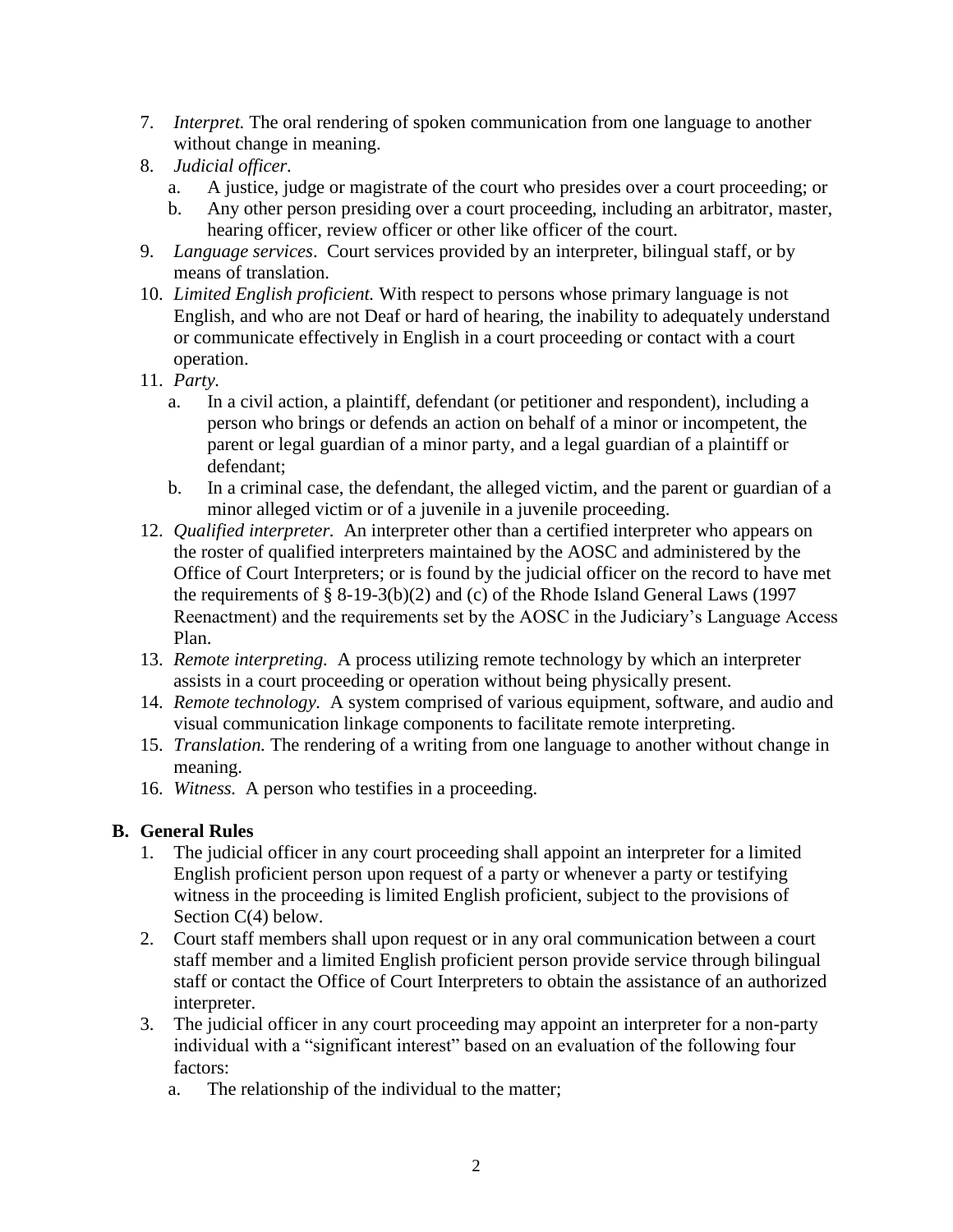- b. the seriousness of the matter;
- c. the impact of the outcome on the individual;
- d. and whether interpretation is already being provided to another party in the proceeding and could be easily transmitted with the use of available technology.
- 4. The Court should provide the most competent interpreter services in a manner that is best suited to the nature of the proceeding.

### **C. Procedure – Proceedings**

- 1. Notice to court.
	- a. As shall be set forth in the Judiciary's Language Access Plan, the Office of Court Interpreters shall establish procedures to gather available information from all filing parties as to the identity of any limited English proficient party or witness and the primary language of such persons at the time of the initial filing.
	- b. Any party to a pending proceeding may at any time provide or amend available information to the Office of Court Interpreters (OCI) as to the identity of any limited English proficient party or witness and the primary language of such persons.
	- c. Any court employee who becomes aware that a party or witness in a pending proceeding is limited English proficient shall inform the Office of Court Interpreters.
- 2. Notice to parties.
	- a. As shall be established in the Judiciary's Language Access Plan,the OCI shall create a written notice in English, Spanish, Portuguese, and such other languages for which a significant demand exists as determined by the AOSC, stating that the court will provide a competent interpreter for any limited English proficient party or witness at no charge, explaining the procedure to request an interpreter and to request a translation of the notice into other languages. The AOSC shall provide or require the filing party to provide such notice to each defendant in a proceeding.
		- (1) In civil matters, the notice shall be incorporated in or attached to the initial pleading to be served upon the defendant.
		- (2) In criminal matters, the notice shall be incorporated in or attached to the initial charging documents provided to the defendant, or provided by the court to the defendant at his or her initial court appearance.
	- b. At any proceeding for which an interpreter has not been assigned or appointed, the judicial officer or court staff shall inform the parties to a case that may involve a limited English proficient party or witness of the availability of a court interpreter.
- 3. The Office of Court Interpreters shall assign a certified interpreter to each court proceeding for which an interpreter appointment may be required under Section B(1) provided that if a certified interpreter is not available, the Office of Court Interpreters shall:
	- a. Assign a qualified interpreter; and
	- b. Report to the judicial officer the efforts made to obtain a certified interpreter in the event a qualified staff interpreter is not available.
- 4. Appointment of interpreter.
	- a. A judicial officer shall appoint a certified interpreter for a person who is limited English proficient when required by Section B(1); provided, however, that:
	- b. A judicial officer may appoint a qualified interpreter if the officer finds: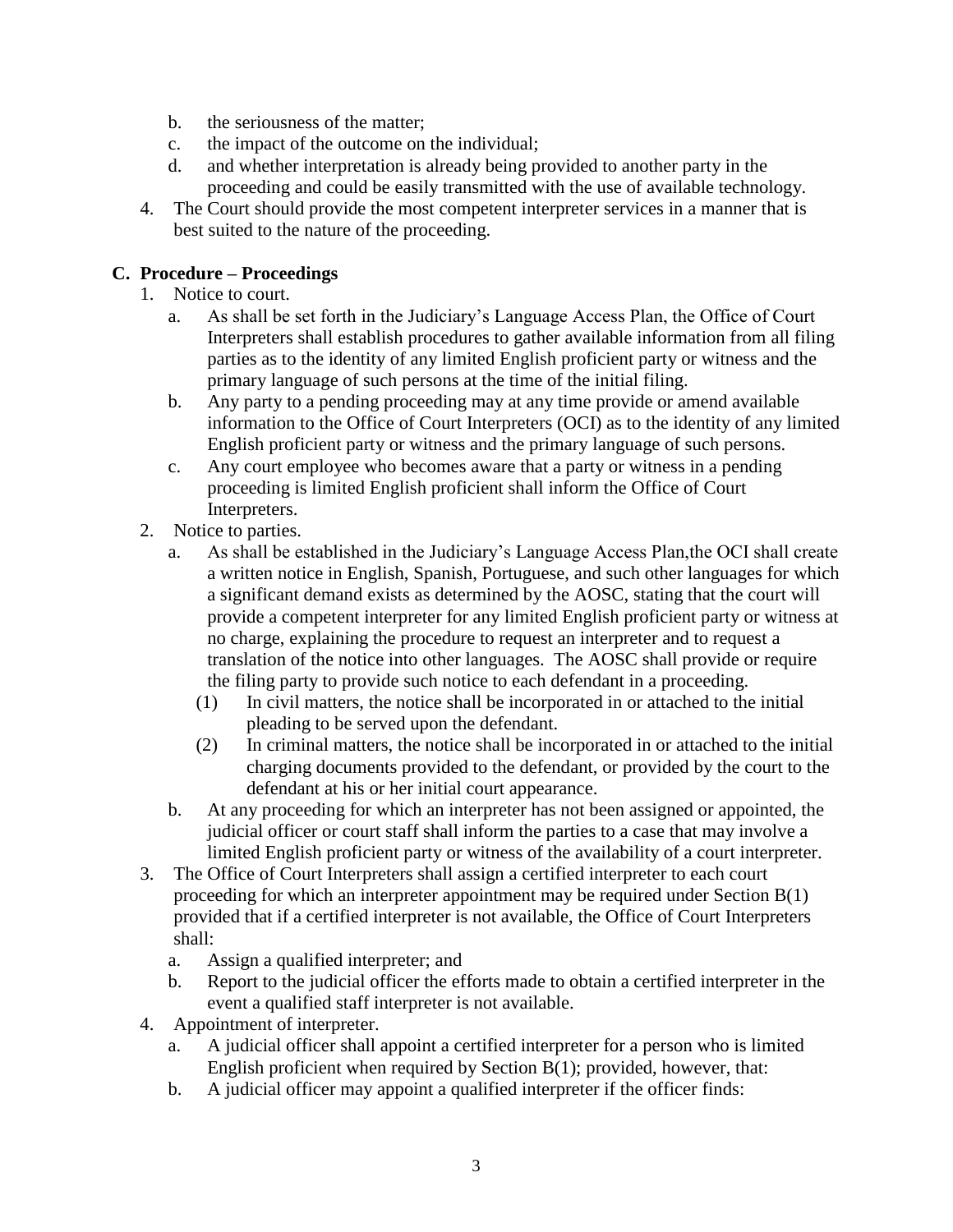- (1) In any civil or criminal proceeding that a certified interpreter is unavailable and the abilities of an available qualified interpreter meet the requirements set forth in  $\S 8-19-3(b)(1)$  and (2) of the Rhode Island General Laws (1997 Reenactment); and
- (2) In a civil proceeding after consideration of the nature and duration of the proceeding, the potential cost and delay to appoint a certified interpreter, and the abilities of the available qualified interpreter, that use of a qualified interpreter is in the interests of justice; or
- (3) In a criminal proceeding, that the nature and duration of the proceeding permit the use of a qualified interpreter pursuant to  $\S$  8-19-3(b)(3) of the Rhode Island General Laws (1997 Reenactment).
- c. A judicial officer may appoint more than one interpreter after consideration of the nature and duration of the proceeding; the number of parties in interest and witnesses requiring an interpreter; the primary languages of those persons; and the quality of the remote technology that may be utilized.
- 5. Oath. The judicial officer or court clerk shall administer an oath or affirmation to a nonstaff court interpreter in the proceeding as set forth in the Judiciary's Language Access Plan*.*
- 6. Remote Technology.
	- a. A judicial officer may allow an interpreter appointed pursuant to this section to interpret remotely only if remote technology is available and:
	- b. The proceeding is conducted such that:
		- (1) The officer, a party in interest or attorney is also appearing remotely in addition to the interpreter;
		- (2) The interpreter, if practicable, is in the same location as the limited English proficient party in interest or witness; or
		- (3) The proceeding is non-evidentiary, less than thirty minutes in duration, and does not utilize more than one interpreter; and
	- c. The remote technology meets the standards set by the AOSC and allows the officer, parties, attorneys and witnesses to hear each other and the interpreter clearly.
- 7. The judicial officer shall dismiss an interpreter and appoint a replacement if the interpreter:
	- a. Is unable effectively to communicate with the judicial officer, the parties, or a limited English proficient person, including cases in which the interpreter selfreports such inability;
	- b. Has a conflict of interest due to a relationship with a person involved in the proceeding or an interest in the outcome; or
	- c. Is acting in violation of the Code of Ethics and Professional Responsibility for Court Interpreters in the Rhode Island Judiciary, the Rhode Island Code of Ethics, or the Judiciary's Code of Ethics.

The judicial officer shall notify the Office of Court Interpreters of the dismissal of any interpreter and the grounds therefor.

- 8. Audio Recording.
	- a. The court shall create an audio recording of any interpreted proceeding in a courtroom with audio recording equipment that shall include anything said by a limited English proficient witness or party while testifying or responding to a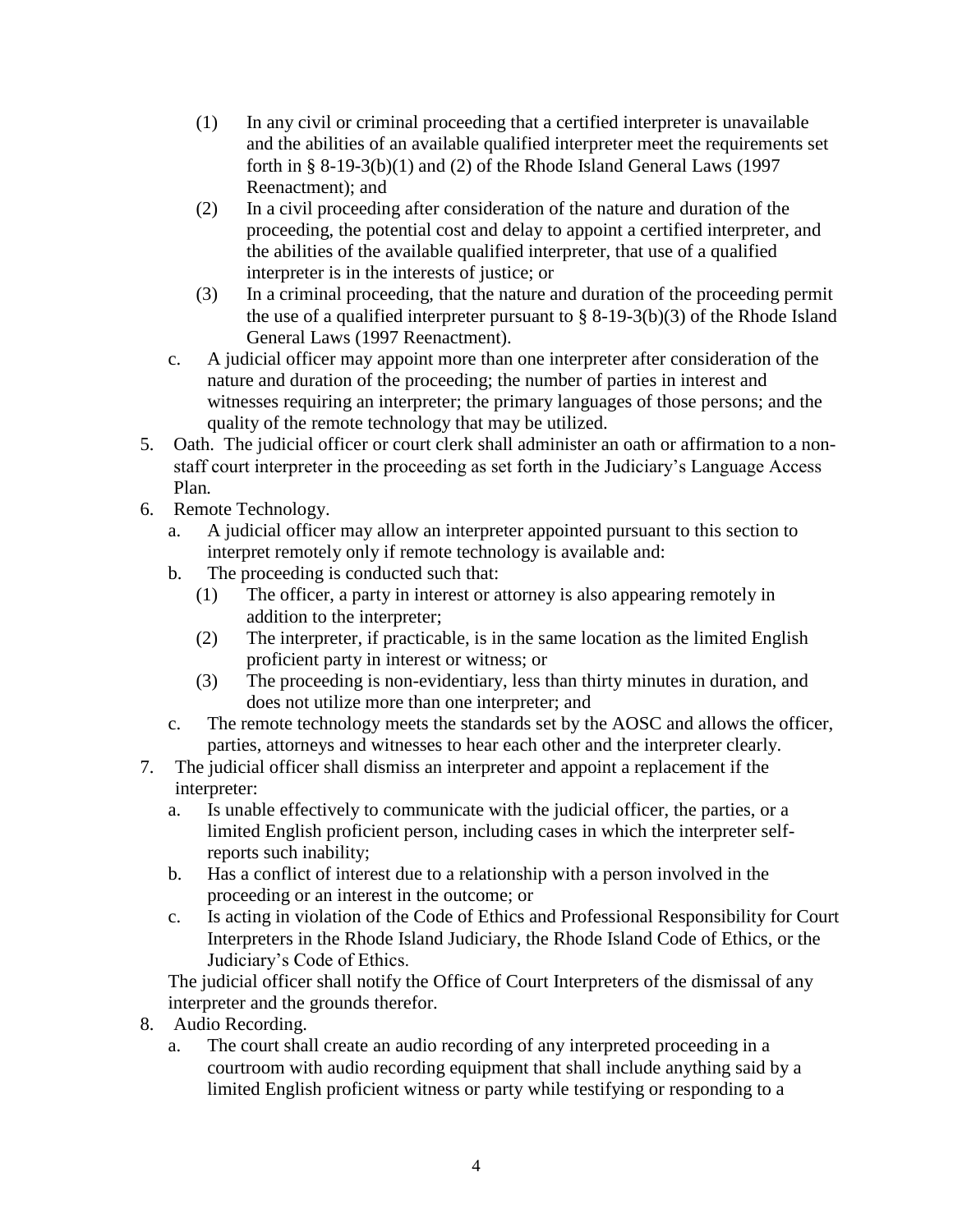colloquy, together with the rendition of the interpreter during those portions of the proceeding. The court shall maintain such recordings in accordance with the requirements applicable to other records of proceedings.

- b. Transcriptions of such proceedings shall be made available at a rate established by the Office of Court Interpreters.
- 9. Absent a finding of good cause, nothing herein shall be construed to prevent a party from procuring the assistance of an interpreter in addition to one appointed by the judicial officer to assist that party or to monitor the performance of the appointed interpreter.

### **D. Language Services in Court Operations.**

- 1. A court entity, employee or judicial officer that appoints, contracts, or authorizes noncourt entities and persons not employed by the court to engage in court operations as set forth in Section A(4), shall ensure that language services are provided to limited English proficient persons at no charge utilizing standards equivalent to those defined in the Judiciary's Language Access Plan for other court operations.
- 2. As set forth in the Judiciary's Language Access Plan, the AOSC may establish and utilize tiered standards for bilingual staff or authorized interpreters that take into account the nature and purpose of communications engaged in by different operations or job positions.
- 3. Nothing in this Order is intended to require language services for:
	- a. Supreme Court Appellate Mediation Program cases in which all parties are represented by counsel; and
	- b. Supervised child custody visitations not occurring on court premises;
	- c. Any function operated, managed, contracted or supervised by another state department, agency or division.

### **E. Interpreter costs**

- 1. The AOSC shall be responsible for paying the reasonable fees of court interpreters, other than court employees, for an interpreter assigned to or appointed in a proceeding or for interpreting work ordered or directed by the Court in a court operation.
- 2. The court shall not charge, assess, or obtain reimbursement for interpreter costs or fees from any party to a proceeding in which an interpreter is utilized or from any person utilizing the assistance of an interpreter in a court operation.

### **F. Privilege**

It is the intent of this Executive Order that:

- 1. No communication deemed privileged under applicable law shall be rendered unprivileged on account of an interpreter's presence provided that the interpreter is engaged in interpreting authorized by this Order; and
- 2. No interpreter shall be permitted or compelled to testify in any proceeding as to statements made or interpreted during a communication privileged under applicable law.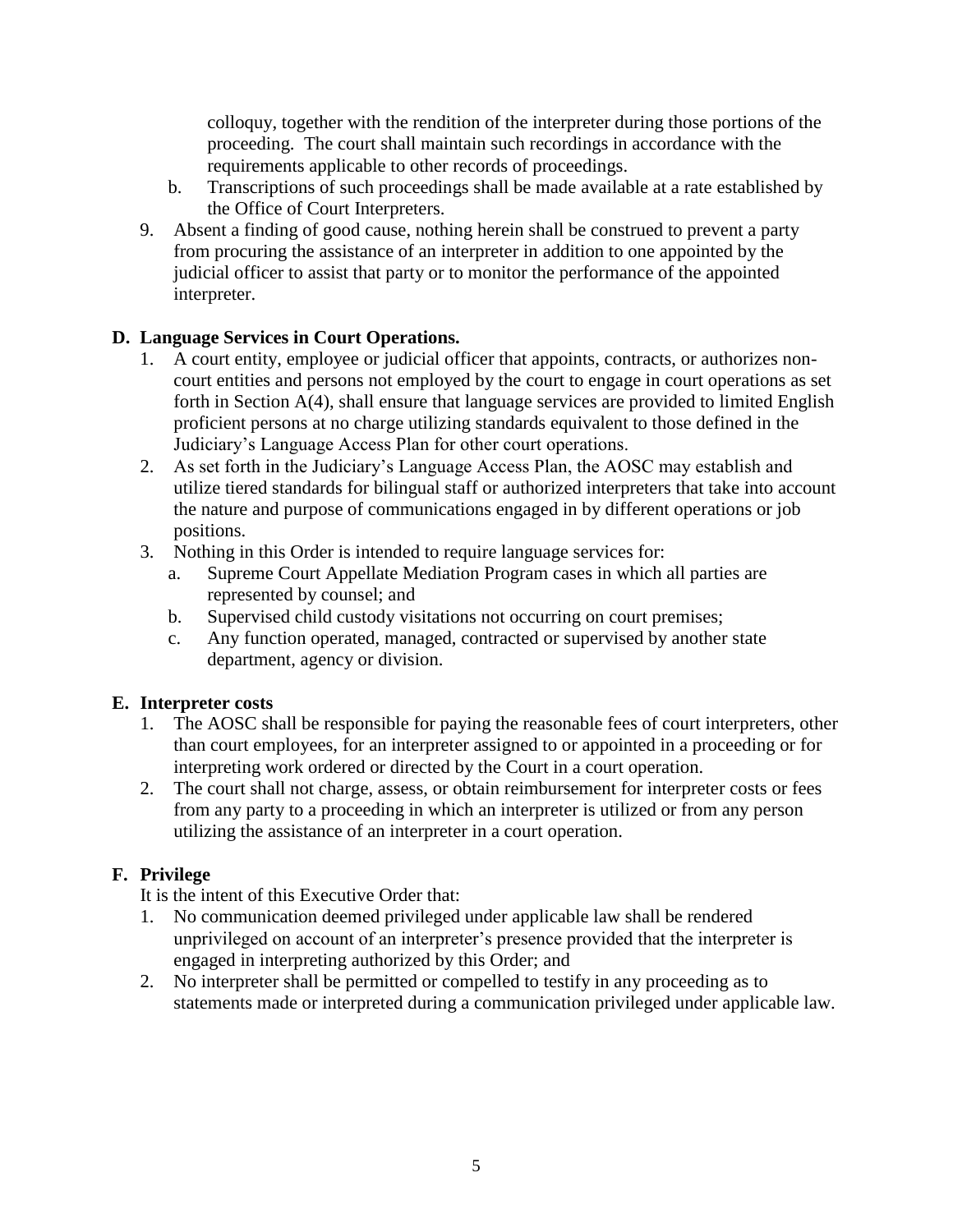#### **G. Implementation**

1. Language Access Plan

The AOSC shall establish and implement a Language Access Plan (LAP) by December 31, 2012 which shall set forth the management actions needed to implement this Executive Order, including the tasks to be undertaken, assignment of responsibility, deadlines and processes, and shall include provisions which require the AOSC to make good faith efforts to expand the Courts' capacity to generate audio recordings of interpreted proceedings, and when proceedings are recorded, to make the audio recordings of interpreted proceedings available to interested persons.

#### 2. Language Access Stakeholders

The Office of Court Interpreters (OCI) shall work in conjunction with any newly established language access stakeholder committees, or any such other committees as determined by the Chief Justice to implement this Executive Order by providing input to the LAP, considering the need for conforming changes to court rules, suggesting ongoing improvements to language access, assisting in outreach and training efforts, evaluating the implementation of this Executive Order and the Language Access Plan, and assisting in other activities to improve language access in the courts. Such committee(s) shall include relevant stakeholders including court staff and non-court staff persons with expertise in court language access issues, lawyers or advocates for limited English proficient clients, and at least one representative from the Attorney General's office, the Public Defender, and Rhode Island Legal Services.

### **H. Monitoring**

Within six (6) months after the effective date of this Order and annually thereafter, the Office of Court Interpreters shall submit detailed reports to the Chief Justice and the State Court Administrator, a copy of which shall be available on the Judiciary's website, documenting the efforts made to comply with this Executive Order and shall include the following categories of information:

- a. The actions the OCI has taken or intends to take to implement this Executive Order, and execute the completed LAP including any further policies or procedures drafted or issued for these purposes; and any language-related notices, forms, and signs drafted, translated, or issued;
- b. Data on services provided pursuant to this Executive Order and the LAP, by court or court program, location, language, and form and mode of language assistance, including any data indicating:
	- i. Any delays resulting from unavailable language assistance; and
	- ii. Instances in which language assistance is not provided and the reasons therefor.
- c. Data on the utilization of interpreters and bilingual staff broken down by:
	- i. Language;
	- ii. Qualification level (certified or qualified) of interpreters;
	- iii. Interpreter employment status as staff interpreter or contractor;
	- iv. Interpreters' state of residence/business;
	- v. Court or court program, including location; and
	- vi. Type of proceeding and case type.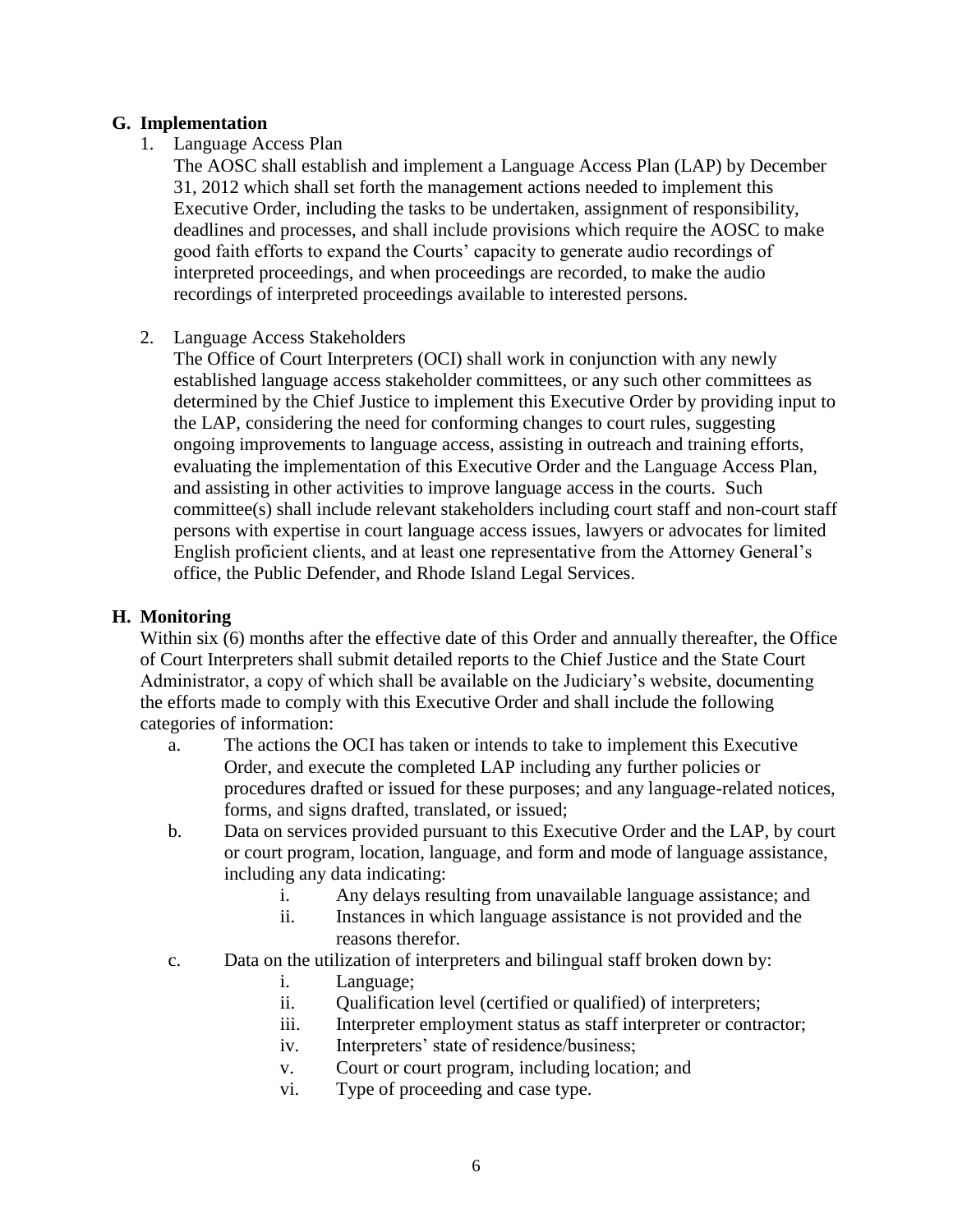- d. Information regarding any problems encountered in implementing this Executive Order and the LAP, including feedback gathered from the stakeholders committee, bench, bar, staff, and public; and
	- i. The process established to receive and respond to language access complaints; and
	- ii. The number, nature, and disposition of any language access complaints;
- e. The steps taken to notify the bench, bar, litigants, and public, including LEP communities, of any policies or procedures to implement this Executive Order and the LAP, and any response thereto;
- f. The trainings provided to judges, staff, and others regarding this Executive Order and any related language access matters, including the content of the trainings, training materials, dates held, trainers, and names and positions of attendees;
- g. Steps taken to recruit, train, set standards for, qualify, and certify interpreters, translators, and bilingual staff;
- h. Lists of authorized interpreters, translators, and bilingual staff specifying language, test results, and type of authorization;
- i. Lists of documents, signage, forms, web content, and audio or video content that have been or will be translated, the languages completed or intended for each, and the means by which the items will be distributed internally and made available to litigants;
- j. Figures on budget requests and spending for language services.

# **I. Administrative complaints**

- 1. Any person aggrieved by an alleged violation of this Order in a court proceeding or operation may file an administrative complaint with the Office of Court Interpreters.
- 2. The State Court Administrator or his or her designee shall review and respond to an administrative complaint within thirty (30) days of its receipt.
- 3. The AOSC shall make complaint forms readily available in court houses, court offices and on the website of the Rhode Island Judiciary, and shall also provide complaint forms translated into Spanish, Portuguese, and such other languages for which a significant demand exists as determined by the AOSC. Such complaint shall include a notice that no court personnel may retaliate against any person filing a complaint or assisting in the investigation or resolution of a complaint.
- 4. Nothing herein shall be construed to:
	- a. restrict an aggrieved person from seeking to enforce this Order in a proceeding, including an appeal; or
	- b. provide any authority to alter, satisfy or vacate any judgment or order.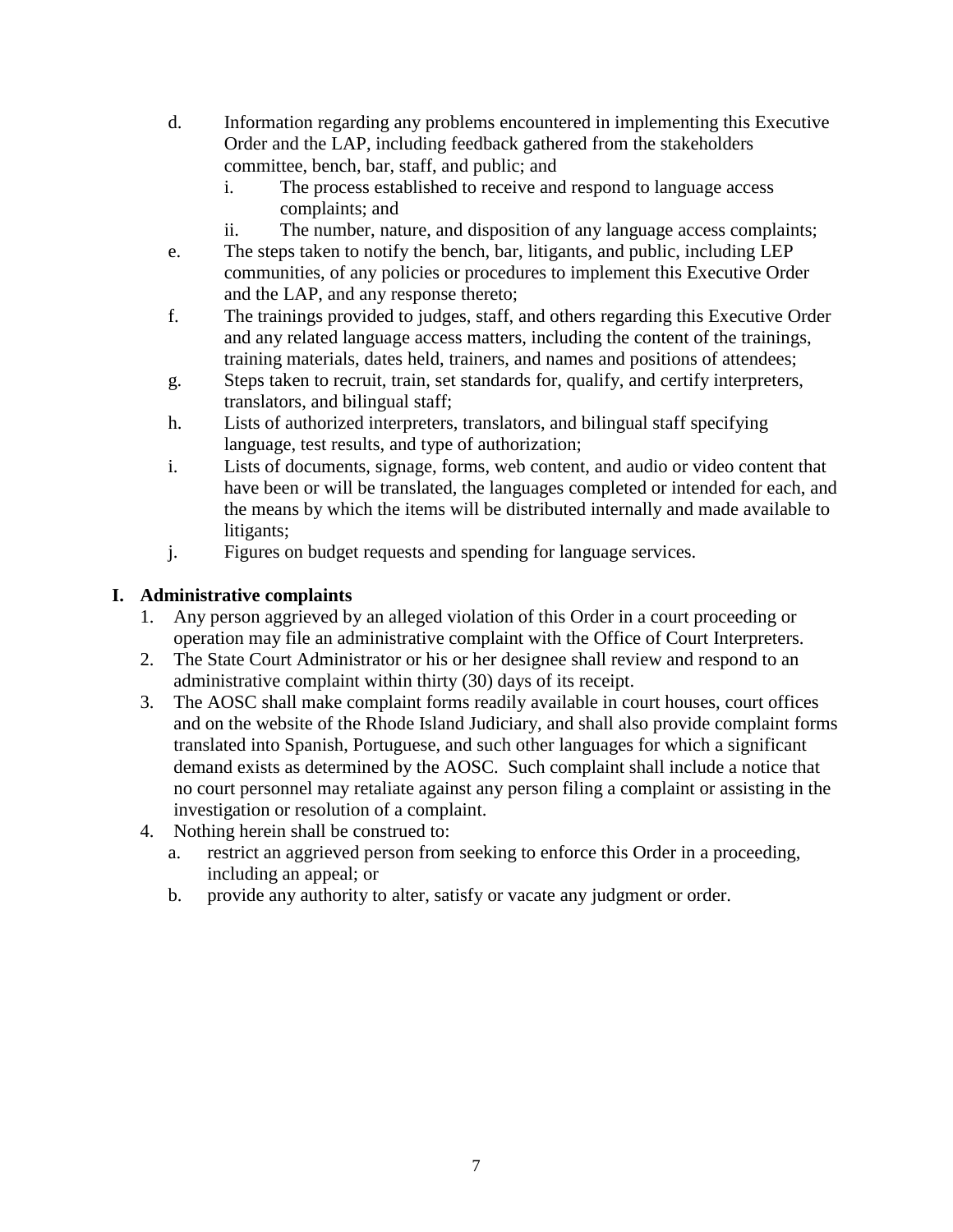#### **J. Effective Date**

This Executive Order shall be effective on July 1, 2012 and shall be implemented in accordance with the Language Access Plan.

Entered as an Order of this Court this **13 th** day of **June, 2012**.

ENTER: By Order,

 $\frac{|s|}{|s|}$  /s/<br>A. Suttell  $\frac{|s|}{|s|}$  $\frac{S}{\text{Paul A. Suttell}}$ Chief Justice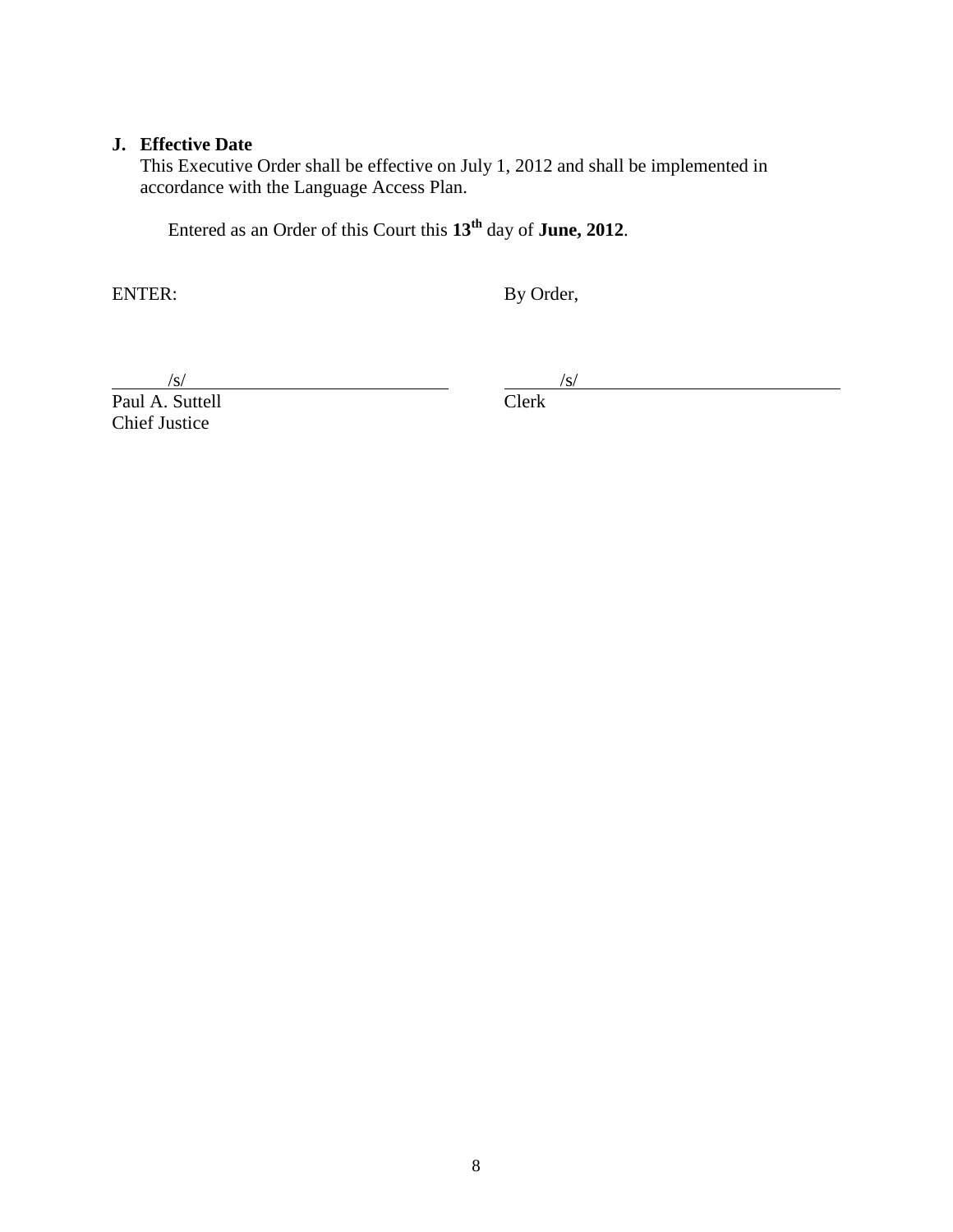See this notice in Cambodian, Spanish, and Portuguese on the attached pages. **Español**: Véase esta notificación en camboyano, español y portugués en las páginas adjuntas. **Português**: Leia esta notificação em cambojano, espanhol e português nas páginas em anexo.

# **N O T I C E**



# **You have a case in the Rhode Island state court system.**

# **You have the right to an interpreter at no cost to you.**

Rhode Island Supreme Court Executive Order 2012-05 states that when a Limited-English Proficient (LEP) person appears in court, the Rhode Island Judiciary will provide a free authorized interpreter for the defendant, plaintiff, witness, victim, parent of a juvenile, or someone with a significant interest in the court proceeding. This interpreting service is provided at no cost to the parties and in all types of cases, both civil and criminal. Court interpreters work in all the courthouses of the Rhode Island state court system.

**To schedule an interpreter for your day in court, you have the following options:** 

- **1. Call the Office of Court Interpreters at (401) 222-8710, or**
- **2. Send an email message to [interpreterfeedback@courts.ri.gov,](mailto:interpreterfeedback@courts.ri.gov) or**
- **3. Visit the interpreters' office to schedule an interpreter:**

**The Office of Court Interpreters Licht Judicial Complex Fourth Floor, Room 401 250 Benefit Street Providence, RI 02903**

**When requesting an interpreter, please provide the following information:** 

- **The name and number of your case**
- **The language you are requesting**
- **The date and time of your hearing**
- **The location of your hearing**
- **Your name and a telephone number where we can reach you or your lawyer**

For more information in Portuguese, Russian, and Spanish, including a listing of court forms that are available in Spanish, please visit our website on the internet:

[http://www.courts.ri.gov/Interpreters/englishversion/default.aspx.](http://www.courts.ri.gov/Interpreters/englishversion/default.aspx)

To request a translation of this notice into any other language, please call the Office of Court Interpreters at (401) 222-8710. It would be helpful to have an English speaker with you when you call.

The Rhode Island Judiciary is committed to making the courts accessible to all.

The Office of Court Interpreters Licht Judicial Complex Fourth Floor Room 401 250 Benefit Street Providence, RI 02903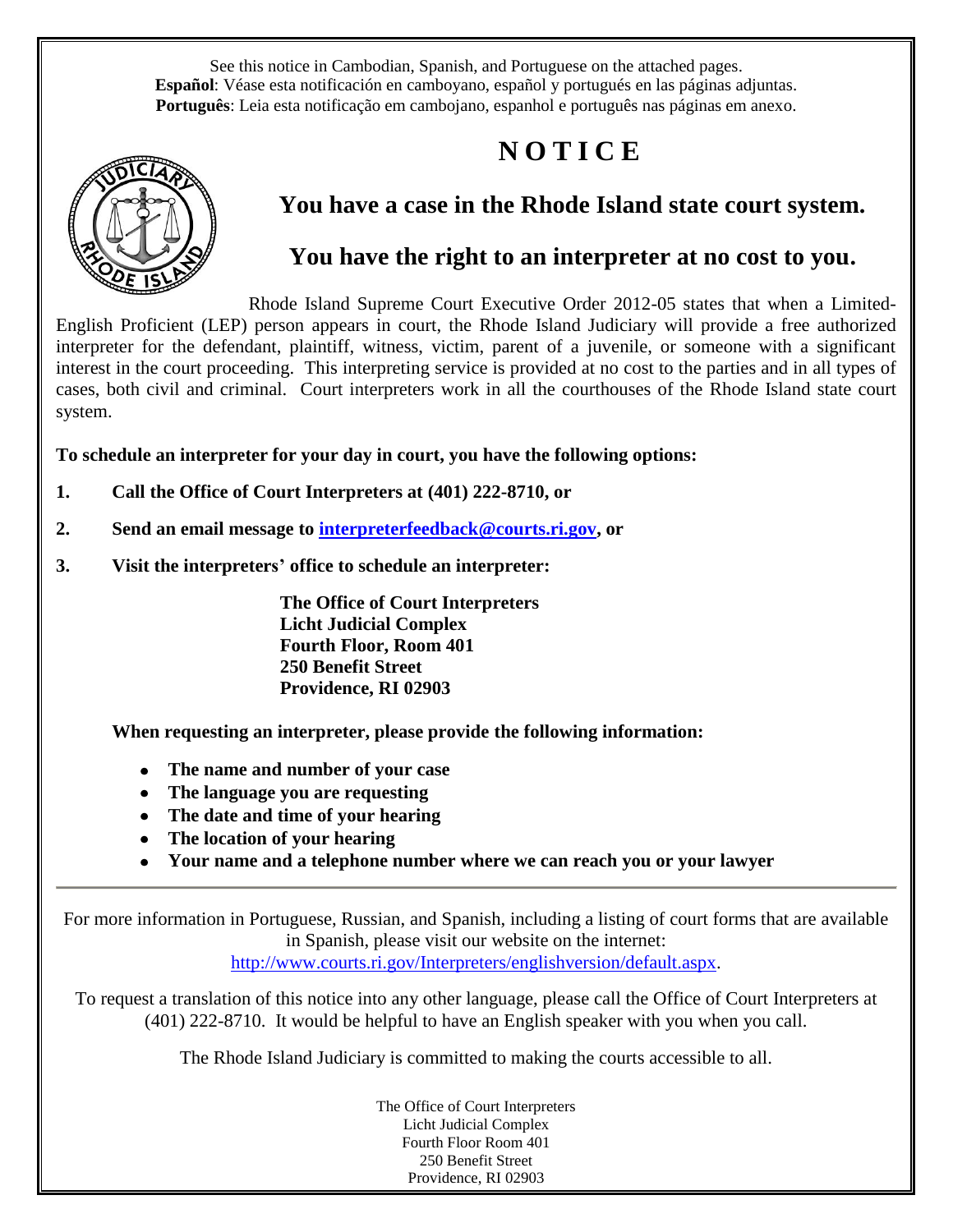See this notice in Cambodian, Spanish, and Portuguese on the attached pages. **Español**: Véase esta notificación en camboyano, español y portugués en las páginas adjuntas. **Português**: Leia esta notificação em cambojano, espanhol e português nas páginas em anexo.

# **A V I S O**



# **Usted tiene un caso en el sistema judicial de Rhode Island.**

# **Usted tiene el derecho a tener un intérprete sin costo para usted.**

La Orden Ejecutiva 2012-05 del Tribunal Supremo de Rhode Island dicta que cuando una persona que tiene un dominio limitado del inglés (LEP) comparece ante la corte, el Sistema Judicial de Rhode Island le proveerá un intérprete autorizado gratis sea el

acusado/demandado, demandante, testigo, víctima, padre de un menor de edad alguien que tenga con un interés importante en el proceso de la corte. Este servicio de interpretación se le proveerá sin costo alguno a los participantes en toda clase de caso, sea civil o penal.

Los intérpretes judiciales trabajan en todos los tribunales del Sistema Judicial de Rhode Island.

**Para solicitar un intérprete para su comparecencia en el tribunal, usted tiene las siguientes opciones:** 

- **1. Llamar a la Oficina de Intérpretes en el tribunal al 401-222-8710 ;**
- **2. Mandar un correo electrónico a [interpreterfeedback@courts.ri.gov;](mailto:interpreterfeedback@courts.ri.gov) o**
- **3. Presentarse a la Oficina de Intérpretes para solicitar un intérprete:**

**The Office of Court Interpreters Licht Judicial Complex Cuarto Piso, Oficina 401 A-B 250 Benefit Street Providence, RI 02903**

 **Al solicitar un intérprete, por favor provea la siguiente información:** 

- **El nombre y el número de su caso**
- **El idioma que solicita**
- **La fecha y hora de su audiencia**
- **Dónde va a tomar lugar su audiencia**
- **Su nombre y número de teléfono por el cual nos podamos poner en contacto con usted o con su abogado.**

Para obtener más información en portugués, ruso o español, incluyendo una lista de formularios de la corte que están disponibles en español, visite nuestra página de internet:

[http://www.courts.ri.gov/Interpreters/englishversion/default.aspxi.](http://www.courts.ri.gov/Interpreters/englishversion/default.aspxi)

Para solicitar la traducción de este aviso en cualquier otro idioma, por favor llame a la oficina de intérpretes al (401) 222- 8710. Ayudaría si usted puede estar en compañía de una persona que habla inglés cuando llame.

El sistema jurídico de Rhode Island se compromete a proporcionar a todas las personas mejor acceso a los tribunales.

The Office of Court Interpreters Licht Judicial Complex Fourth Floor Room 401 250 Benefit Street Providence, RI 02903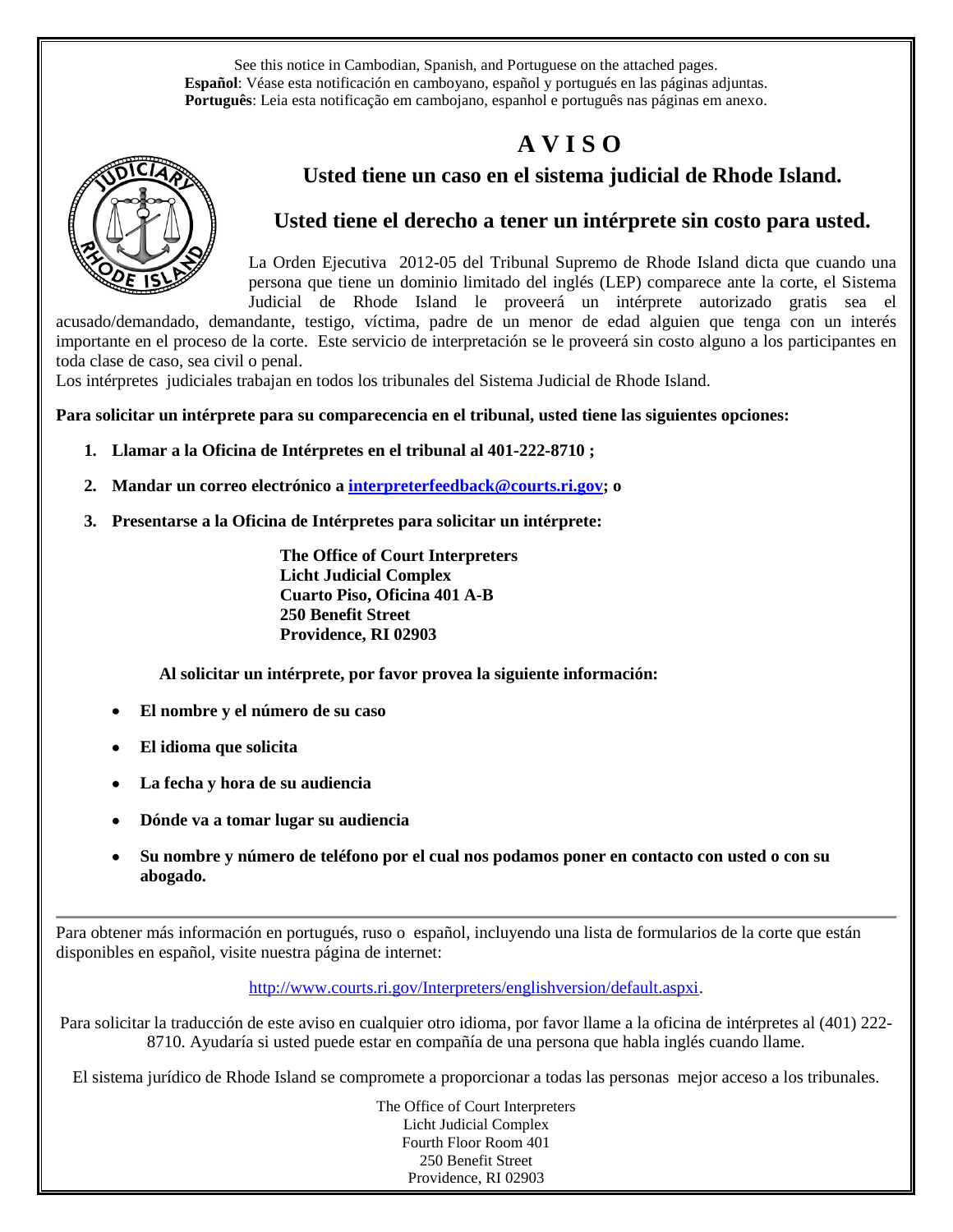See this notice in Cambodian, Spanish, and Portuguese on the attached pages. **Camboyano**: SAMPLE: [Véase esta notificación en camboyano, español y portugués en las páginas adjuntas.] **Español**: Véase esta notificación en camboyano, español y portugués en las páginas adjuntas. **Português**: Leia esta notificação em cambojano, espanhol e português nas páginas em anexo.



# **N O T I F I C A Ç Ã O**

# **V. Ex.<sup>a</sup> tem um processo em curso no sistema judiciário do Estado de Rhode Island,**

# **V. Ex.<sup>a</sup> tem direito aos serviços gratuitos de um intérprete.**

A Ordem Executiva 2012-05 do Supremo Tribunal de Rhode Island prevê que quando uma pessoa com conhecimentos limitados da língua inglesa (*Limited-English Proficient*) (LEP) comparece em tribunal, a Administração Judiciária de Rhode Island disponibiliza-lhe gratuitamente os serviços de um intérprete autorizado a um réu, autor, testemunha, vítima, pai ou mãe de um menor ou alguém com interesse significativo no processo judicial. O serviço de intérprete é prestado gratuitamente às partes e em todos os tipos de processos, sejam eles civis ou penais. Os intérpretes do tribunal trabalham em todos os tribunais do sistema judiciário do Estado de Rhode Island.

**Para agendar os serviços de um intérprete para o seu dia no tribunal, tem as seguintes opções:** 

- **1. Telefonar para o Gabinete de Intérpretes Judiciais através do n.º (401) 222-8710, ou**
- **2. Enviar uma mensagem de correio eletrónico para [interpreterfeedback@courts.ri.gov,](mailto:interpreterfeedback@courts.ri.gov) ou**
- **3. Deslocar-se ao gabinete de intérpretes para agendar os serviços de um intérprete:**

**Gabinete de Intérpretes Judiciais Complexo Judicial Licht Quarto Piso, Sala 401 250 Benefit Street Providence, RI 02903**

**Quando solicitar os serviços de um intérprete deve fornecer os seguintes dados:** 

- **O nome e número do seu processo**
- **O idioma que solicita**
- **A data e hora da sua audiência**
- **O local da sua audiência**
- **O seu nome e um número de telefone para o podermos contactar a si ou ao seu advogado**

Para obter mais informações em português, russo e espanhol, incluindo uma lista dos formulários judiciais disponíveis em espanhol, visite o nosso website na internet: [http://www.courts.ri.gov/Interpreters/englishversion/default.aspxi.](http://www.courts.ri.gov/Interpreters/englishversion/default.aspxi)

Para solicitar uma tradução desta notificação para qualquer outro idioma, telefone para o Gabinete de Intérpretes Judiciais através do número (401) 222-8710. Recomenda-se que esteja acompanhado por alguém que fale inglês quando fizer a chamada.

A Administração Judiciária de Rhode Island está empenhada em tornar os tribunais acessíveis para todos.

Gabinete de Intérpretes Judiciais Complexo Judicial Licht Quarto Piso, Sala 401 250 Benefit Street Providence, RI 02903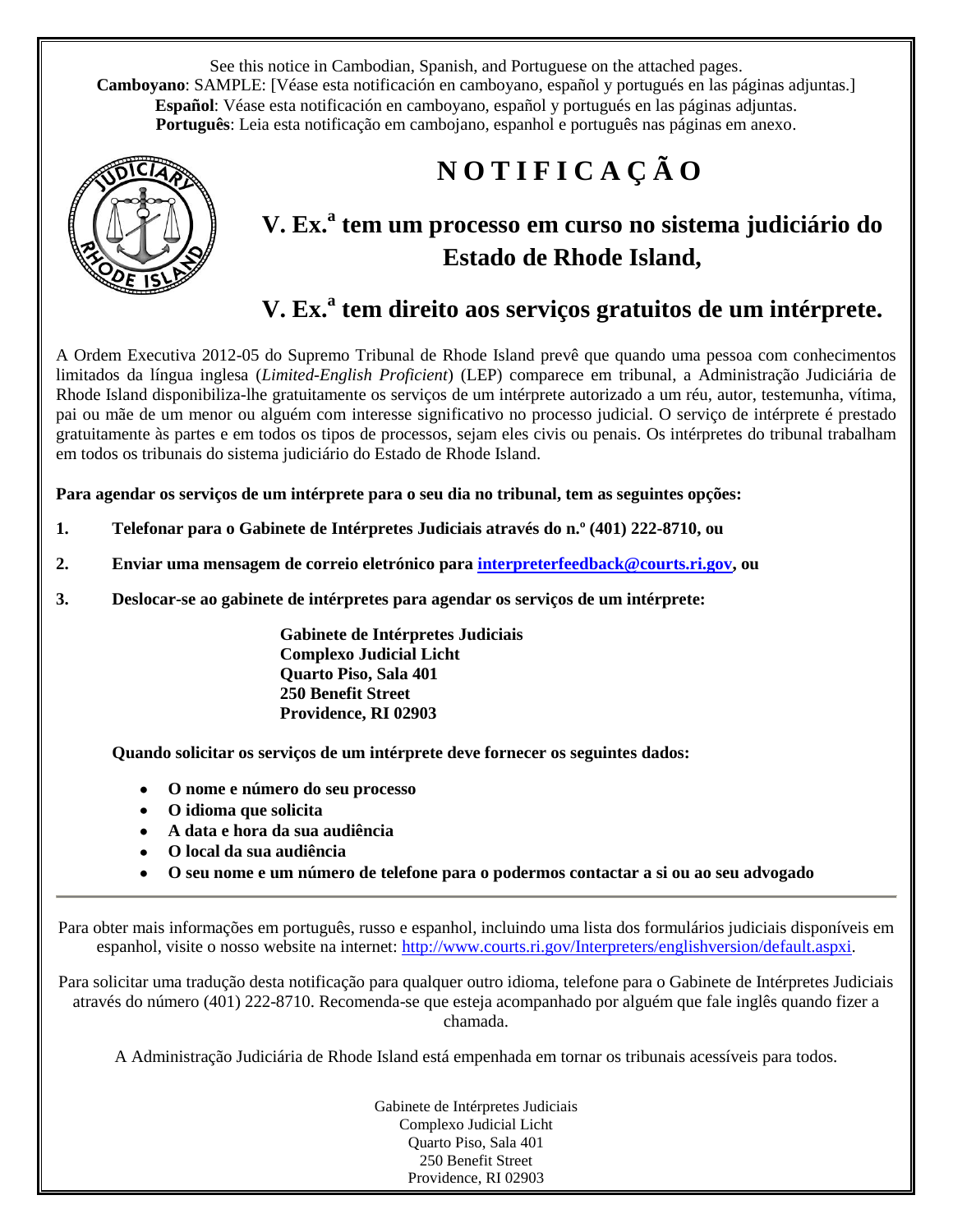# **េសចកជនដណង ្ដី ូ ំ ឹ**

# **សោកអ្នកមានបណ្ដឹងនៅក្នុងប្រព័ន្ធតុលាការនៃរដ្ឋ**  $\bf{R}$ **hode**  $\bf{Island}$ **។**

# **េǎកអកមនសទេសសអកបកែ្របេƽយឥតគតៃថស្រមបខនឯង។ ន ិ ធិ ើន ុ ំ ន ិ ្ល ់ ្លួ**

ដកាប្រតបត្តរបសតុលាការកពូលនៃ Rhode Island (Rhode Island Supreme Court Executive Order) លេខ 2012–05 បានចែងថានៅពេលបុគ្គលដែលមានចំណេះដងផ្នែកភាសាអង់គ្លេសមានកំណត់ (LEP) បង្ហាញខ្លួននៅក្នុងតុលាការ តុលាការនៃ Rhode Island នងផ្គលអ្នកបកប្រេដេលបានអនុញ្ញាតដោយឥតគតថ្លេសម្រាបចុងចោទ ដេមចោទ សាក្ស ជនរងគ្រោះ

មាតាបតារបស់អនតជន ឬនរណាម្នាក់ដេលពាក់ពន្ធយាងសខាននៅក្នុងដំណេរការតុលាការ។ សេវាកម្មបកប្រេនេះ ត្រូវបានផ្តួលជូនដោយឥតគត់ថ្លេសម្រាបគូភាគ នង នៅគ្របប្រភេទនេបណ្តូង ទាងរដ្ឋប្បវេណ នងព្រហ្មទណ្ឌ។ អ្នកបកប្រេក្នុងតុលាការធ្វេការនៅក្នុងគ្របតុលាការទាងអសរបសប្រពន្ធតុលាការនេរដ្ឋ Rhode Island។ ដេម្បីគ្រោងពេលវេលាអ្នកបកប្រេសម្រាបថ្ងេច្ចលសវនាការរបសលោកអ្នក លោកអ្នកមានជម្រេសដូចខាងក្រោម ៖

- **1. ទរសពមកកនករយលយអកបកែ្រប្របចតǎករǂមរយៈេលខ (401) 222-8710 ឬ ូ ័ ទ ់ ិ ័ ន ំ ុ**
- **2. េផអែមលេទកន interpreterfeedback@courts.ri.gov <sup>ឬ</sup> ញើ ុី ៉ ់**
- **3. េទកនករយលយអកបកែ្របេដមបេ្រគងេពលេវǎអកបកែ្រប ៖ ់ ិ ័ ន ើ ី ន**

**The Office of Court Interpreters Licht Judicial Complex Fourth Floor, Room 401 250 Benefit Street Providence, RI 02903** 

**េនេពលេសសអកបកែ្រប សមផលនវពតមនដចខងេ្រកម ៖ ន ុ ំ ន ូ ្ដ ់ ូ ័ ៌ ូ**

- **េឈះ នងេលខបណងរបសេǎកអក ន ិ ្ដ ឹ ់ នន នើ ុ**
- ភាសាដែលលោកអ្នកស្នើសុំ
- **កលបរេចទ នងេមងសវនកររបសេǎកអក** សោដេលលោកអ្នកស្នេសុ<br>លេបវិច្ឆេទ និងម៉ោងសវនាការរបស់លោកអ្ន<br>តាំងនៃសវនាការរបស់លោកអ្នក
- **ទǂងៃនសវនកររបសេǎកអក**
- $\bullet$  ឈ្នោះ និងលេខទូរស័ព្ទលោកអ្នកដែលយើងខ្ញុំអាចទំនាក់ទំនងលោកអ្នក ឬមេធាវីលោកអ្នកបាន

សម្រាបពតមានបន្ថែមជាភាសាពរទុយហ្គល រូស្ស៊ី នងអេស្បាញ រួមទាងបញ្ជូទម្រង់បែបបទតុលាការដែលមានជាភាសាអេស្បាញនោះ សូមចូល ទៅកាន់គេហទំព័រយើងខ្ញុំនៅលើអ៊ិនធឺណិត ៖<br>`

http://www.courts.ri.gov/Interpreters/englishversion/default.aspxi។

ដើម្បីស្នើសុំការបកប្រែសេចក្តីជូនដំណឹងនេះជាភាសាណាមួយផ្សេងទៀត ស្ងមទូរស័ព្ទមកការិយាល័យអ្នកបកប្រែប្រចាំតុលាការតាមរយ:លេខ (401) 222-8710។ វាជាការចាបាចដែលត្រូវមានអ្នកនយាយភាសាអងគ្លេសជាមួយលោកអ្នកនៅពេលដែលលោកអ្នកទូរសព្ទចូល។

តុលាការ Rhode Island ប្តេជ្ញាធ្វេឲ្យតុលាការអាចប្រេប្រាសបានសម្រាបមនុស្សគ្របគ្នា។

ការយាលយអ្នកបកប្រែប្រចាតុលាការ Licht Judicial Complex Fourth Floor Room 401 250 Benefit Street Providence, RI 02903

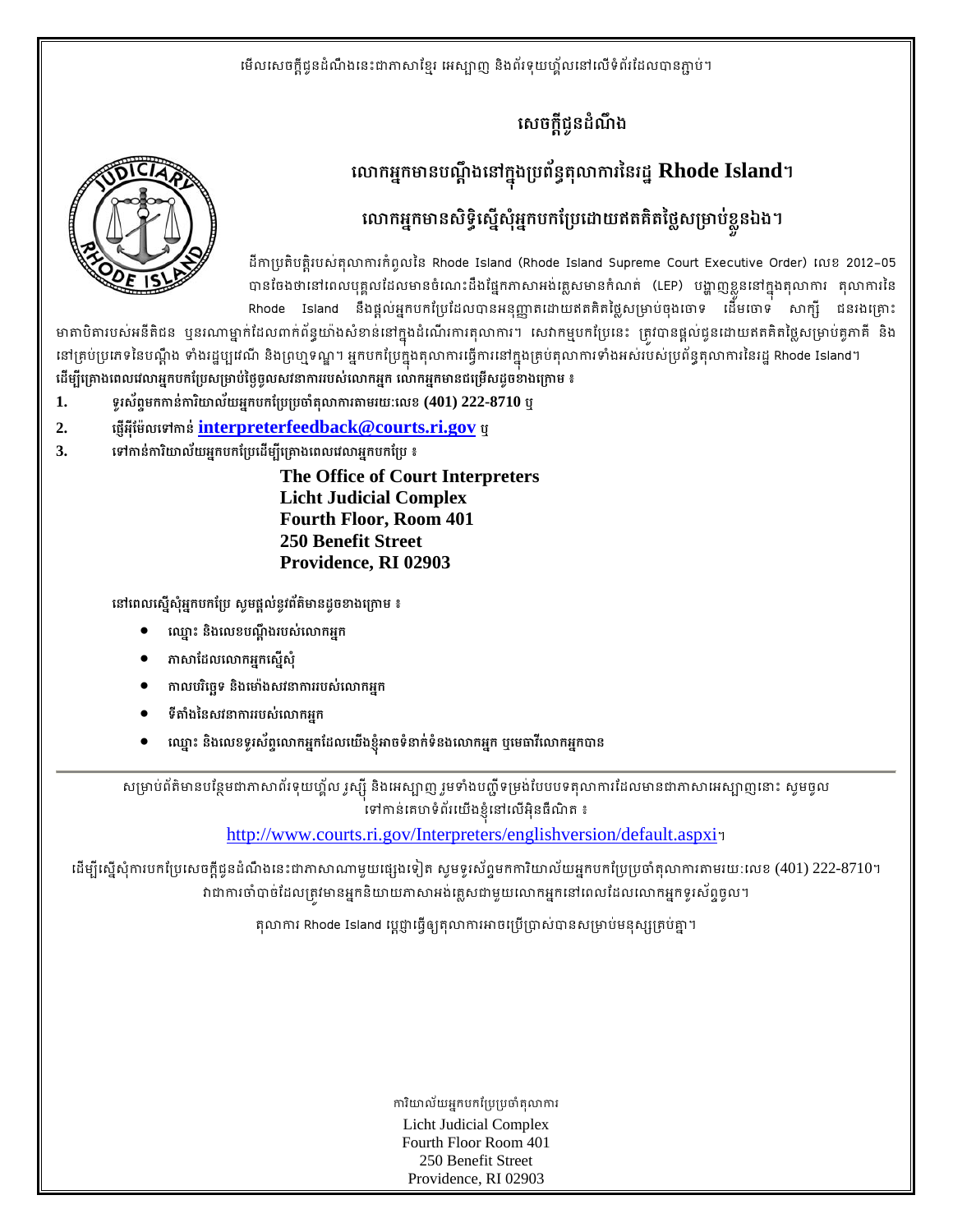### **APPENDIX C**

### **Model** Voir Dire **for Establishing the Need for an Interpreter**

"How did you come to court today?" "What kind of work do you do?" "How comfortable are you speaking and understanding English?" "Would you feel more comfortable with an interpreter?"

### **Model** Voir Dire **for Establishing Qualifications**

The following are samples of questions the court or counsel should ask in an informal inquiry or *voir dire* to determine whether a proposed non-certified interpreter is qualified to participate in a court proceeding.

- Do you have any training or credentials as an interpreter?
- If so, what was the granting authority and who sponsored the training?
- What is your native language?
- How did you learn English?
- How did you learn the [foreign language]?
- What was the highest grade you completed in school?
- Have you spent any time in the foreign country?
- Did you formally study the language in school? How long?
- How many times have you interpreted in court?
- How did you become familiar with legal terminology?
- Have you interpreted for this type of hearing or trial before? How many times?
- Are you familiar with the Code of Professional Responsibility for Court Interpreters? Explain some of its main points (e.g., accuracy, interpret everything said, impartiality, no conflicts of interest).
- Are you a potential witness in this case?
- Do you know or work for any of the parties?
- Do you have any other potential conflicts of interests with respect to this case?
- Have you had an opportunity to speak with the non-English-speaking person prior to these proceedings? Were there any particular communication problems?
- Are you familiar with the dialectal or idiomatic peculiarities of the parties or witnesses?
- Are you able to interpret simultaneously without leaving out or changing anything that is said?
- Are you able to interpret consecutively?
- c. Questions Regarding Ethical Conduct for the Interpreter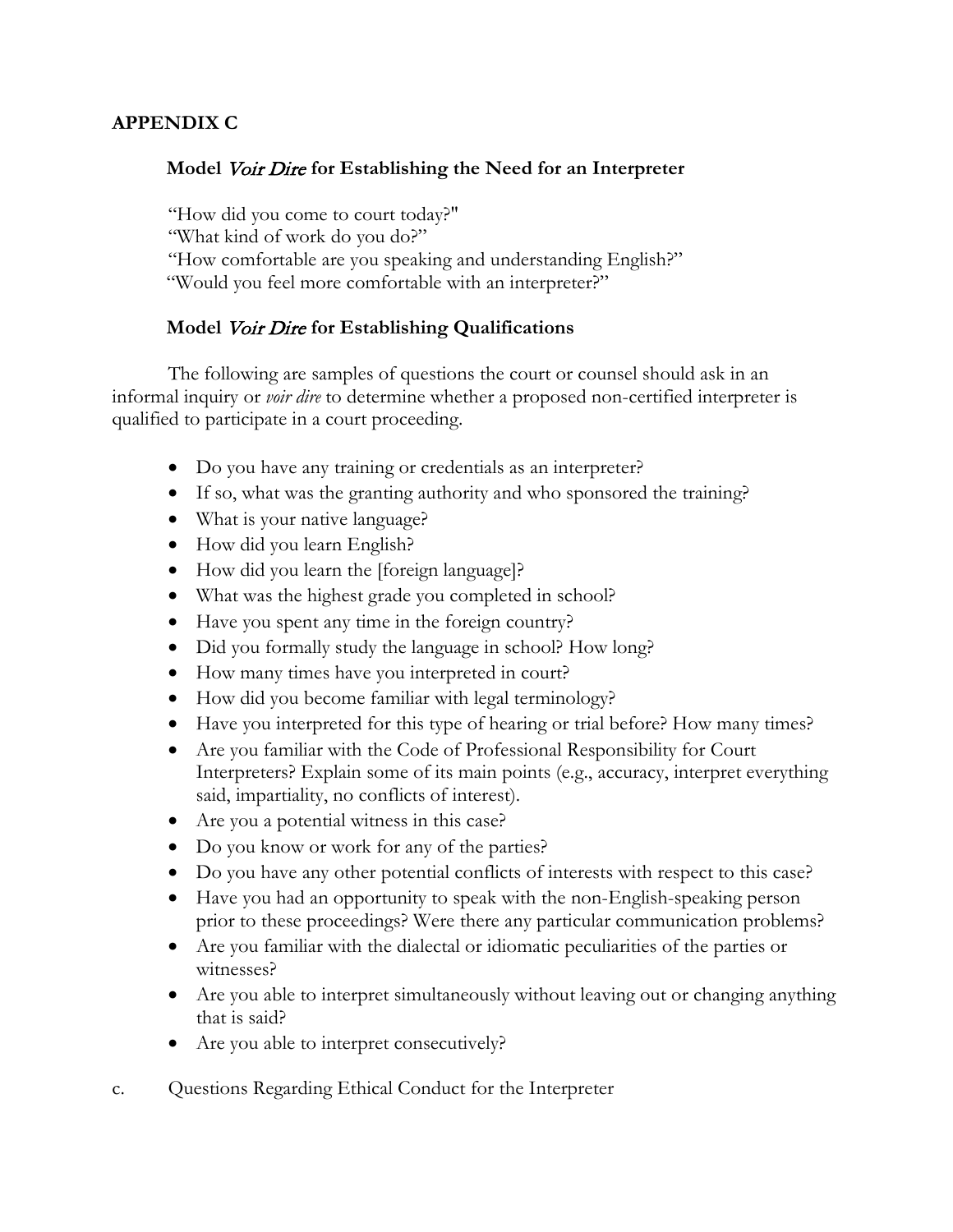- Do you understand that while serving in an official capacity, all information said or revealed to you or exchanged in your presence by any of the parties must be kept confidential?
- Do you understand you cannot give any legal or other advice to anyone or interject any opinion of your own, whether or not it is solicited by any person involved in the case?

After carrying out the *voir dire*, the court may ascertain whether counsel is satisfied with the interpreter's qualifications by asking: "Are you satisfied with the qualifications of the interpreter?" The record should reflect the parties' acceptance of the interpreter and his or her qualifications. The following is a sample statement to be read into the record:

The court finds the interpreter is a qualified court interpreter, that the [defendant][witness] has indicated and the interpreter has represented that he/she is able to understand and communicate with the [defendant][witness]. Therefore, I will appoint [Mr.][Ms.] \_\_\_\_\_\_ as the interpreter in this matter.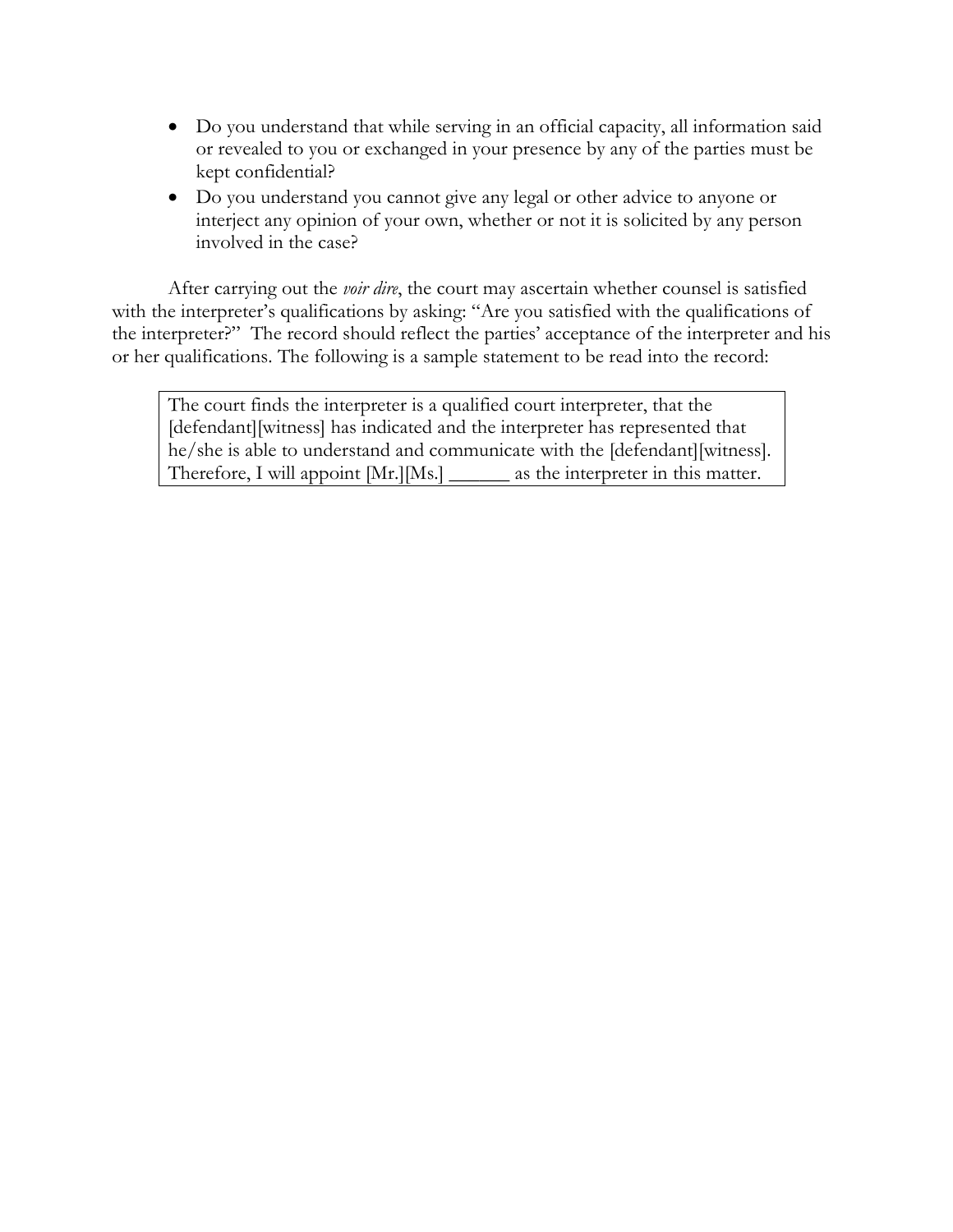# **APPENDIX D Listing of Translated Court Forms**

# All Courts:

- Notice of Right to Assistance
- Signs: Requesting an Interpreter

# Supreme Court, Community Outreach and Public Relations Office:

CASA poster

# Superior, Family and District Courts**:**

Bail and Recognizance Form (universal form for Superior, District and Family Courts)

# Superior and Family Courts:

Deferred Sentence Agreement

# Superior Court**:**

- Defendant's Petition to Waive Indictment/Information Form
- Superior Court Nolo Plea Form
- Financial Obligation Form
- Affidavit in Support of Motion to Expunge forms (Misdemeanor and Felony)
- Motion to Expunge/Seal Records
- Waiver of Extradition
- In Forma Pauperis Motion/Affidavit
- Sign: Proper Court Attire
- Several signs to direct court users
- Rules of Professional Conduct

# Superior Court, Adult Drug Court**:**

- Memorandum of Understanding
- Waiver of Constitutional Rights
- Contract
- Release of Confidential Information
- Important Notice
- Pre-Graduation Survey
- Adult Drug Court Brochure
- RI Adult Court Referral Form

# Family Court**:**

• Request for an Admission of Sufficient Facts or Admission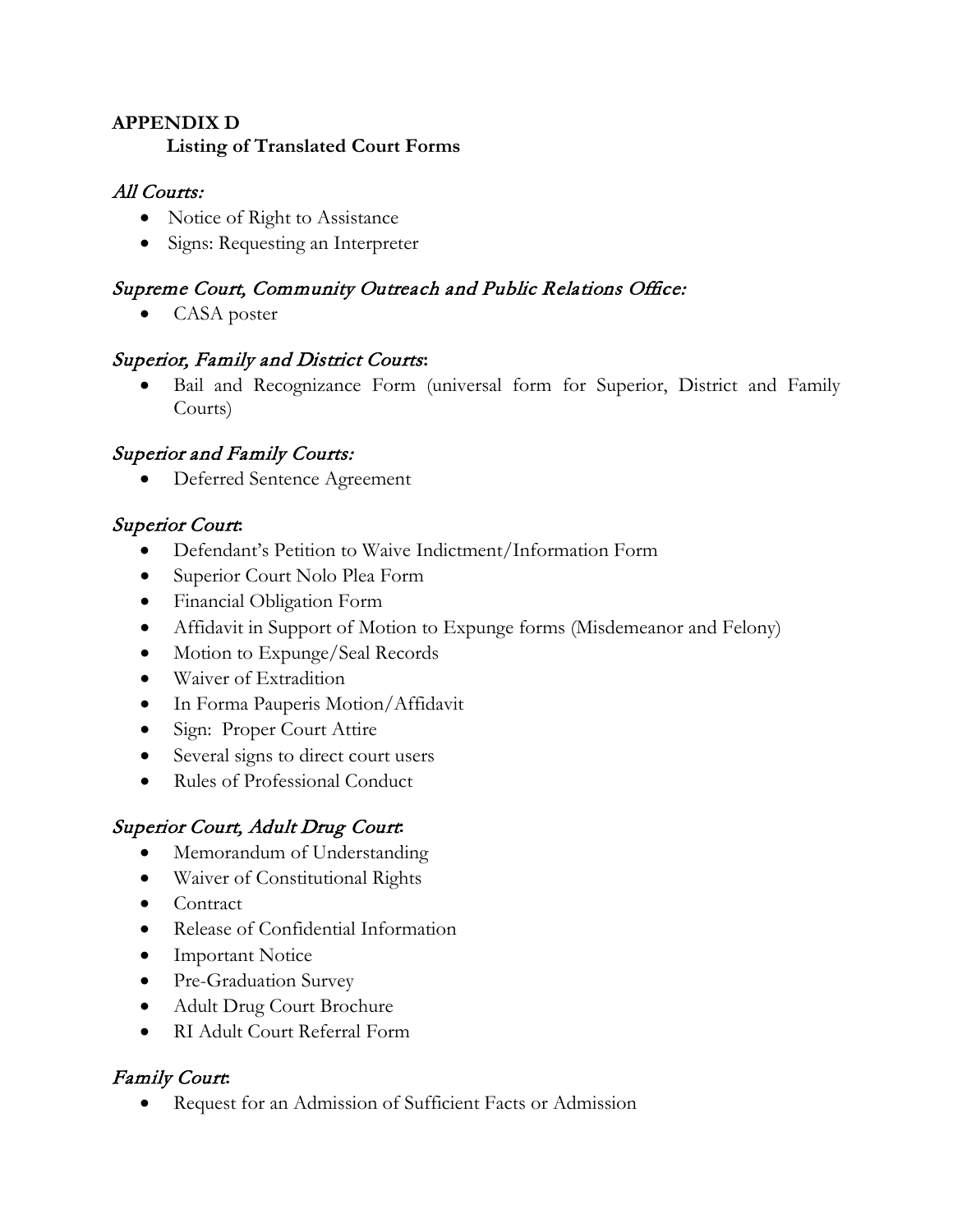- Re-entry Court Form
- Referral to RI Legal Services
- Office of Child Support Payment Notice
- Juvenile Correction's Office letter (RITSY/YAC)
- Truancy Court "Sam's School"
- Court Referred Evaluation (Family Drug Court)
- Program SCORE (3), Project Peer
- Peer Dress Code
- Agreement to Participate in Research Study (3 versions)
- All Parents Filing with Family Court
- Programs Offered by the Family Court
- Education for Divorcing Parents
- Directions to Women's Prison
- Directions to RI Training School
- Consent forms (3) for Agreement to Participation in Research Study for HIV and Teens in RIFC
- Mental Health Clinic Intake Questionnaire
- Score Program Brochure
- Key Program Inc. Brochure
- Project Peer Brochure
- FC-19 Client Survey
- FC-20 Supervised Parenting Time: Drug and Alcohol Policy
- FC-21 Supervised Parenting Time: Receipt of Policies and Procedures
- Supervised Parenting Time Program: Policies and Procedures Brochure

# District Court**:**

- Nolo Plea Form
- Waiver of Extradition Form
- Important Notice
- 8 Notification Notices (Pre-Trial Services Unit)
- No Contact Order
- Bail Requirement Information PTS
- Authorization for Release of Information PTS

# Workers' Compensation Court

- Work Readiness Program
- "Ticket to Work" Program

# RITT:

• Payment Instruction Sheet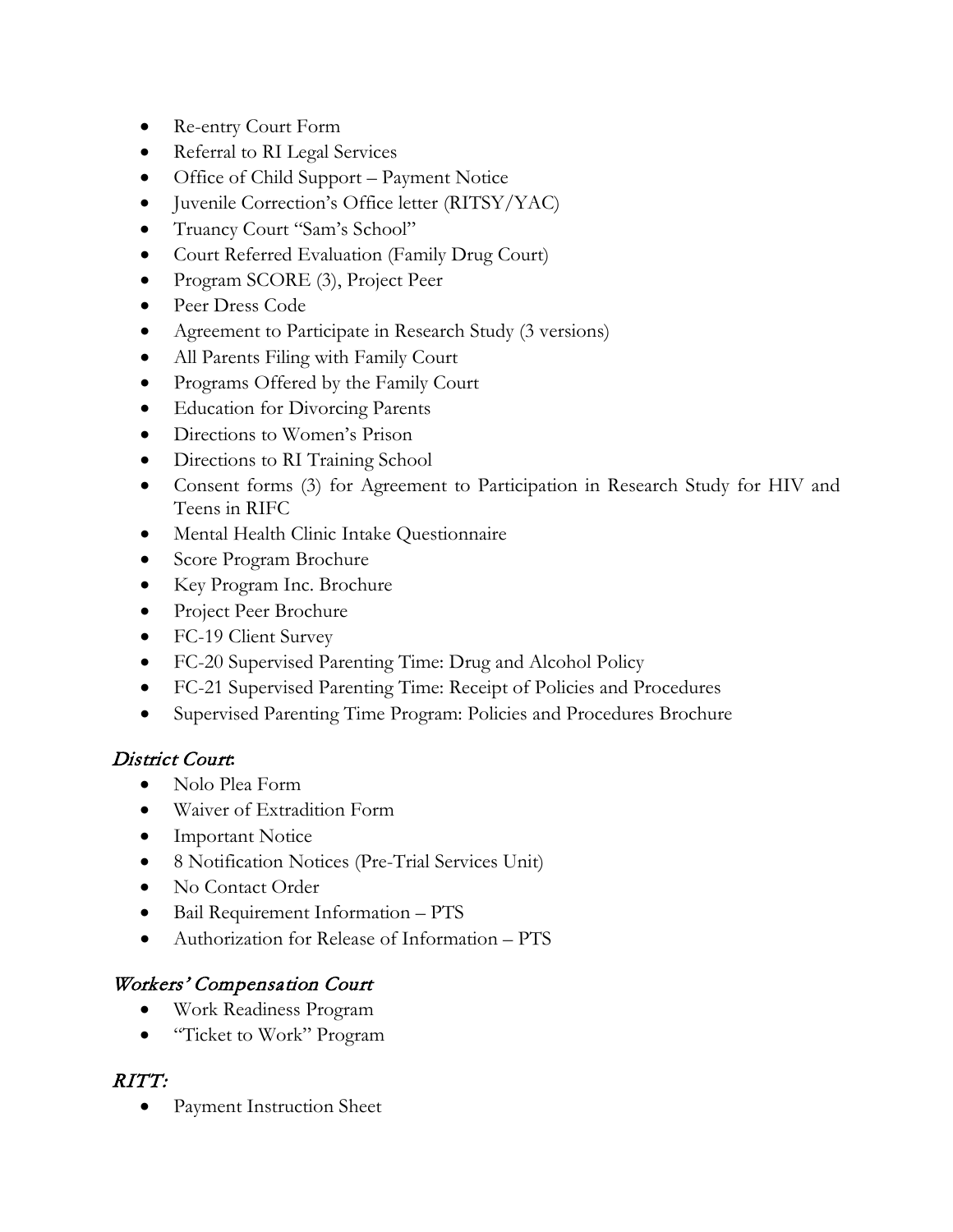- Motion Procedure
- Appeal Procedure
- Notice to all Motorists
- Credit Card Payment Procedure
- Payment Sign
- "Know Your Rights" Form

## Sheriff's and Capitol Police Departments:

- RI State Sheriff's Civil Division Information Sheet
- Notice
- Sign for Capitol Police
- Capitol Police Announcement

# Probation and Parole:

- Notification of Supervision Status (Superior Court Cases)
- Final Notice to Report

### Miscellaneous:

- Informational Flyer: *Your Day in Court* (original and revisions)
- Two courthouse signs
- No Phone Use sign
- Court Attire Protocol sign
- Probation Office sign
- DNA Office Directions
- Several ADA-related signs
- No Beverages sign
- Office of Court Interpreters Complaint Form